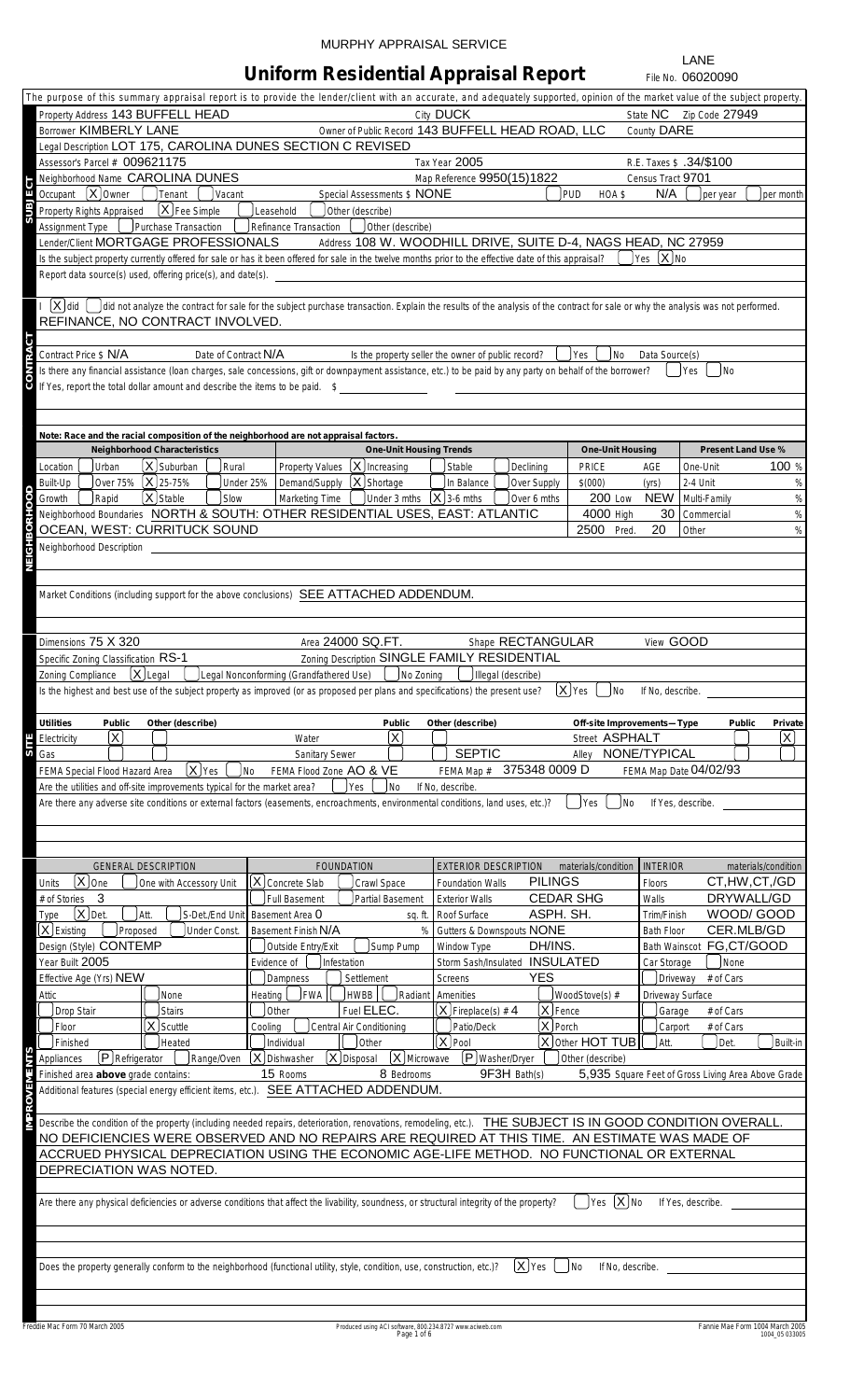### MURPHY APPRAISAL SERVICE

## Uniform Residential Appraisal Report File No. 06020090

LANE

|                                  | There are N/A comparable properties currently offered for sale in the subject neighborhood ranging in price from \$                                                                   |                |                    |                                           |                                                                                                                                                            |                       |                    | to \$                          |                                   |                                   |                                 |  |
|----------------------------------|---------------------------------------------------------------------------------------------------------------------------------------------------------------------------------------|----------------|--------------------|-------------------------------------------|------------------------------------------------------------------------------------------------------------------------------------------------------------|-----------------------|--------------------|--------------------------------|-----------------------------------|-----------------------------------|---------------------------------|--|
|                                  | There are<br>4                                                                                                                                                                        |                |                    |                                           | comparable sales in the subject neighborhood within the past twelve months ranging in sale price from \$ 3,500,000                                         |                       |                    |                                | to \$4,250,000                    |                                   |                                 |  |
|                                  | <b>FEATURE</b>                                                                                                                                                                        |                | <b>SUBJECT</b>     |                                           | COMPARABLE SALE NO. 1                                                                                                                                      | COMPARABLE SALE NO. 2 |                    |                                |                                   | COMPARABLE SALE NO. 3             |                                 |  |
|                                  | 143 BUFFELL HEAD                                                                                                                                                                      |                |                    | 172 FOUR SEASONS LANE                     | 168 FOUR SEASONS LANE                                                                                                                                      |                       |                    | 411 GREAT GAP POINT            |                                   |                                   |                                 |  |
|                                  | Address DUCK                                                                                                                                                                          |                |                    | <b>DUCK NC 27949</b>                      |                                                                                                                                                            | <b>DUCK NC 27949</b>  |                    |                                | COROLLA, NC 27927                 |                                   |                                 |  |
|                                  | Proximity to Subject                                                                                                                                                                  |                |                    | 2 MILES SOUTH                             |                                                                                                                                                            | 2 MILES SOUTH         |                    |                                |                                   | 3 MILES NORTH                     |                                 |  |
|                                  | Sale Price                                                                                                                                                                            | \$             | N/A                |                                           | 3,990,000<br>$\mathbf{\hat{S}}$                                                                                                                            |                       | \$                 | 3,700,000                      |                                   | $\mathbf{\hat{S}}$                | 3,550,000                       |  |
|                                  | Sale Price/Gross Liv. Area                                                                                                                                                            | $\mathsf{\$}$  |                    | 0.00 sq. ft. $\frac{1}{3}$ 648.68 sq. ft. |                                                                                                                                                            | \$ 584.52 sq. ft.     |                    |                                | 686.12 sq. ft.<br>\$              |                                   |                                 |  |
|                                  | Data Source(s)                                                                                                                                                                        |                | <b>INSPECTION</b>  | MLS#:32601                                |                                                                                                                                                            | MLS#: 32542           |                    |                                | MLS#: 35460                       |                                   |                                 |  |
|                                  | Verification Source(s)                                                                                                                                                                |                |                    |                                           |                                                                                                                                                            |                       |                    |                                |                                   |                                   |                                 |  |
|                                  | VALUE ADJUSTMENTS                                                                                                                                                                     |                | <b>DESCRIPTION</b> | <b>DESCRIPTION</b>                        | +(-) \$ Adjustment                                                                                                                                         | <b>DESCRIPTION</b>    |                    | +(-) \$ Adjustment             |                                   | <b>DESCRIPTION</b>                | +(-) \$ Adjustment              |  |
|                                  | Sale or Financing                                                                                                                                                                     | N/A            |                    | CLOSED CONV.                              |                                                                                                                                                            | CLOSED CONV.          |                    |                                | <b>CLOSED CASH</b>                |                                   |                                 |  |
|                                  | Concessions                                                                                                                                                                           |                |                    | <b>NONE KNOWN</b>                         |                                                                                                                                                            | <b>NONE KNOWN</b>     |                    |                                | <b>NONE KNOWN</b>                 |                                   |                                 |  |
|                                  | Date of Sale/Time                                                                                                                                                                     | N/A            |                    | 08/04/2005                                | NO ADJ.                                                                                                                                                    | 10/03/05              |                    | NO ADJ.                        | 08/26/2005                        |                                   | NO ADJ.                         |  |
|                                  | Location                                                                                                                                                                              |                | <b>OCEANFRONT</b>  | <b>OCEANFRONT</b>                         |                                                                                                                                                            | <b>OCEANFRONT</b>     |                    |                                | <b>OCEANFRONT</b>                 |                                   |                                 |  |
|                                  | Leasehold/Fee Simple                                                                                                                                                                  |                | <b>FEE SIMPLE</b>  | <b>FEE SIMPLE</b>                         |                                                                                                                                                            | FEE SIMPLE            |                    |                                | <b>FEE SIMPLE</b>                 |                                   |                                 |  |
|                                  | Site                                                                                                                                                                                  |                | 24000 SQ.FT.       | 54134 SF                                  |                                                                                                                                                            | -50,000 23702 SQ.FT.  |                    | NO ADJ.                        | 28800 SF                          |                                   | NO ADJ.                         |  |
|                                  | View                                                                                                                                                                                  | <b>OCEAN</b>   |                    | <b>OCEAN</b>                              |                                                                                                                                                            | <b>OCEAN</b>          |                    |                                | <b>OCEAN</b>                      |                                   |                                 |  |
|                                  | Design (Style)                                                                                                                                                                        | <b>CONTEMP</b> |                    | <b>CONTEMP</b>                            |                                                                                                                                                            | <b>CONTEMP</b>        |                    |                                | <b>CONTEMP</b>                    |                                   |                                 |  |
|                                  | Quality of Construction                                                                                                                                                               | GOOD           |                    | GOOD                                      |                                                                                                                                                            | GOOD                  |                    |                                | GOOD                              |                                   |                                 |  |
|                                  | Actual Age                                                                                                                                                                            | 1+/- Years     |                    | 4 YRS                                     | NO ADJ.                                                                                                                                                    | 3 YRS                 |                    | NO ADJ.                        | <b>10 YRS</b>                     |                                   |                                 |  |
|                                  | Condition                                                                                                                                                                             |                | VERY GOOD          | VERY GOOD                                 |                                                                                                                                                            | <b>VERY GOOD</b>      |                    |                                | <b>VERY GOOD</b>                  |                                   |                                 |  |
|                                  | Above Grade                                                                                                                                                                           | Total Bdrms.   | Baths              | Total Bdrms.<br><b>Baths</b>              |                                                                                                                                                            | Total Bdrms.          | Baths              |                                | Total Bdrms.                      | Baths                             |                                 |  |
|                                  | Room Count                                                                                                                                                                            | 15             | 8<br>9F3H          | 12<br>8 <sup>1</sup>                      | 7.5<br>14,000                                                                                                                                              | 8<br>11               | 7F <sub>2</sub> H  | 12,000                         | 12<br>9                           | 9F2H                              | 2,000                           |  |
|                                  | 40<br>Gross Living Area                                                                                                                                                               |                | 5,935 sq. ft.      | 6,151 sq. ft.                             | $-8,600$                                                                                                                                                   |                       | 6,330 sq. ft.      | $-15,800$                      |                                   | 5,174 sq. ft.                     | 30,400                          |  |
|                                  | Basement & Finished                                                                                                                                                                   | <b>NONE</b>    |                    | <b>NONE</b>                               |                                                                                                                                                            | <b>NONE</b>           |                    |                                | <b>NONE</b>                       |                                   |                                 |  |
|                                  | Rooms Below Grade                                                                                                                                                                     | N/A            |                    | N/A                                       |                                                                                                                                                            | N/A                   |                    |                                | N/A                               |                                   |                                 |  |
|                                  | <b>Functional Utility</b>                                                                                                                                                             | GOOD           |                    | GOOD                                      |                                                                                                                                                            | GOOD                  |                    |                                | GOOD                              |                                   |                                 |  |
| <b>SALES COMPARISON APPROACH</b> | Heating/Cooling                                                                                                                                                                       |                | ELEC. H/P C/AIR    | H/P C/AIR                                 |                                                                                                                                                            | H/P C/AIR             |                    |                                | H/P C/AIR                         |                                   |                                 |  |
|                                  | <b>Energy Efficient Items</b>                                                                                                                                                         | GOOD           |                    | GOOD                                      |                                                                                                                                                            | GOOD                  |                    |                                | <b>AVERAGE</b>                    |                                   |                                 |  |
|                                  | Garage/Carport                                                                                                                                                                        |                | 2 CAR GARAGE       | <b>NONE</b>                               |                                                                                                                                                            | 20,000 2 CAR GARAGE   |                    |                                | <b>NONE</b>                       |                                   |                                 |  |
|                                  | Porch/Patio/Deck                                                                                                                                                                      |                | POR, PAT, DECK     | POR, PAT, DECK                            |                                                                                                                                                            | POR, PAT, DECK        |                    |                                | PORCH, PATIO                      |                                   |                                 |  |
|                                  |                                                                                                                                                                                       |                | SANA, CAB, ELV     | <b>NONE</b>                               | 50,000 ELEV                                                                                                                                                |                       |                    |                                | 30,000 CAB, ELEV                  |                                   | 10,000                          |  |
|                                  |                                                                                                                                                                                       |                | POOL, HOT TUB      | POOL, HOT TUB                             |                                                                                                                                                            | POOL, HOT TUB         |                    |                                |                                   | POOL, HOT TUB                     |                                 |  |
|                                  |                                                                                                                                                                                       |                |                    |                                           |                                                                                                                                                            |                       |                    |                                |                                   |                                   |                                 |  |
|                                  | Net Adjustment (Total)                                                                                                                                                                |                |                    | $[X]_{+}$                                 | 25,400<br>$\mathsf{\$}$                                                                                                                                    | $[\overline{X}]_+$    | $\mathbf{\hat{S}}$ | 26,200                         | $\overline{X}$ +                  | $\mathbb{S}$                      | 42,400                          |  |
|                                  | <b>Adiusted Sale Price</b>                                                                                                                                                            |                |                    | Net Adj. 0.6% %                           |                                                                                                                                                            | Net Adj. 0.7% %       |                    |                                | Net Adj. 1.2% %                   |                                   |                                 |  |
|                                  | of Comparables                                                                                                                                                                        |                |                    | Gross Adj. $3.6\% \%$   \$                | 4,015,400 Gross Adj. 1.6% % \$                                                                                                                             |                       |                    | 3,726,200 Gross Adj. 1.2% % \$ |                                   |                                   | 3,592,400                       |  |
|                                  |                                                                                                                                                                                       |                |                    |                                           |                                                                                                                                                            |                       |                    |                                |                                   |                                   |                                 |  |
|                                  | $\boxed{\mathsf{X}}$ did                                                                                                                                                              |                |                    |                                           | did not research the sale or transfer history of the subject property and comparable sales. If not, explain                                                |                       |                    |                                |                                   |                                   |                                 |  |
|                                  |                                                                                                                                                                                       |                |                    |                                           |                                                                                                                                                            |                       |                    |                                |                                   |                                   |                                 |  |
|                                  |                                                                                                                                                                                       |                |                    |                                           |                                                                                                                                                            |                       |                    |                                |                                   |                                   |                                 |  |
|                                  | My research $\lfloor x \rfloor$ did                                                                                                                                                   |                |                    |                                           | did not reveal any prior sales or transfers of the subject property for the three years prior to the effective date of this appraisal                      |                       |                    |                                |                                   |                                   |                                 |  |
|                                  | Data source(s) MLS                                                                                                                                                                    |                |                    |                                           |                                                                                                                                                            |                       |                    |                                |                                   |                                   |                                 |  |
|                                  | My research                                                                                                                                                                           |                |                    |                                           | $ \text{did} \text{X} $ did not reveal any prior sales or transfers of the comparable sales for the year prior to the date of sale of the comparable sale. |                       |                    |                                |                                   |                                   |                                 |  |
|                                  | Data source(s) MLS                                                                                                                                                                    |                |                    |                                           |                                                                                                                                                            |                       |                    |                                |                                   |                                   |                                 |  |
|                                  | Report the results of the research and analysis of the prior sale or transfer history of the subject property and comparable sales (report additional prior sales on page 3).<br>ITEM |                |                    | <b>SUBJECT</b>                            | COMPARABLE SALE NO. 1                                                                                                                                      |                       |                    | COMPARABLE SALE NO. 2          |                                   |                                   | COMPARABLE SALE NO. 3           |  |
|                                  | Date of Prior Sale/Transfer                                                                                                                                                           |                | 03/31/04           |                                           | N/A                                                                                                                                                        |                       | N/A                |                                | N/A                               |                                   |                                 |  |
|                                  | Price of Prior Sale/Transfer                                                                                                                                                          |                | \$1,400,000        |                                           | PUBLIC REC.                                                                                                                                                |                       | PUBLIC REC.        |                                |                                   | PUBLIC REC.                       |                                 |  |
|                                  | Data Source(s)                                                                                                                                                                        |                | MLS #: 23598       |                                           |                                                                                                                                                            |                       |                    |                                |                                   |                                   |                                 |  |
|                                  | Effective Date of Data Source(s)                                                                                                                                                      |                | 03/01/06           |                                           | 03/01/06                                                                                                                                                   |                       | 03/01/06           |                                |                                   | 03/01/06                          |                                 |  |
|                                  | Analysis of prior sale or transfer history of the subject property and comparable sales THE SUBJECT LAST TRANSFER WAS 03/31/04 IT INCLUDED                                            |                |                    |                                           |                                                                                                                                                            |                       |                    |                                |                                   |                                   |                                 |  |
|                                  | BUILDING IMPROVEMENTS THAT WERE REMOVED AND THE PRESENT HOUSE WAS CONSTRUCTED. IT WAS BASICALLY                                                                                       |                |                    |                                           |                                                                                                                                                            |                       |                    |                                |                                   |                                   |                                 |  |
|                                  | PURCHASED FOR THE LOT. NO OTHER SALES OF THE COMPARARBLES IN THE LAST 12 MONTHS.                                                                                                      |                |                    |                                           |                                                                                                                                                            |                       |                    |                                |                                   |                                   |                                 |  |
|                                  |                                                                                                                                                                                       |                |                    |                                           |                                                                                                                                                            |                       |                    |                                |                                   |                                   |                                 |  |
|                                  |                                                                                                                                                                                       |                |                    |                                           |                                                                                                                                                            |                       |                    |                                |                                   |                                   |                                 |  |
|                                  |                                                                                                                                                                                       |                |                    |                                           |                                                                                                                                                            |                       |                    |                                |                                   |                                   |                                 |  |
|                                  | Summary of Sales Comparison Approach. THE THREE COMPARABLES ANALYZED HERE ARE RECENT CLOSED SALES LOCATED IN THE                                                                      |                |                    |                                           |                                                                                                                                                            |                       |                    |                                |                                   |                                   |                                 |  |
|                                  | SUBJECT NEIGHBORHOOD. DUE TO INCREASING PROPERTY VALUES, THE MOST RECENT SIMILAR SALES WERE CHOSE                                                                                     |                |                    |                                           |                                                                                                                                                            |                       |                    |                                |                                   |                                   |                                 |  |
|                                  | AND ADJUSTED FOR DISSIMILAR FEATURES. THE MARKET HAS BEEN STEADILY RISING SINCE CLOSING. ALL THREE ARE                                                                                |                |                    |                                           |                                                                                                                                                            |                       |                    |                                |                                   |                                   |                                 |  |
|                                  | CONSIDERED GOOD INDICATORS OF VALUE FOR THE SUBJECT PROPERTY AND WERE GIVEN SIMILAR WEIGHT. THE                                                                                       |                |                    |                                           |                                                                                                                                                            |                       |                    |                                |                                   |                                   |                                 |  |
|                                  | ADJUSTMENTS MADE TO THE SALES REPRESENT THE APPRAISER'S ATTEMPT TO ISOLATE AND COMPENSATE FOR                                                                                         |                |                    |                                           |                                                                                                                                                            |                       |                    |                                |                                   |                                   |                                 |  |
|                                  | SIGNIFICANTLY DISSIMILAR FEATURES OR CONDITIONS.                                                                                                                                      |                |                    |                                           |                                                                                                                                                            |                       |                    |                                |                                   |                                   |                                 |  |
|                                  |                                                                                                                                                                                       |                |                    |                                           |                                                                                                                                                            |                       |                    |                                |                                   |                                   |                                 |  |
|                                  | Indicated Value by Sales Comparison Approach \$                                                                                                                                       |                |                    | 4,000,000                                 |                                                                                                                                                            |                       |                    |                                |                                   |                                   |                                 |  |
|                                  | Indicated Value by: Sales Comparison Approach \$4,000,000                                                                                                                             |                |                    |                                           | Cost Approach (if developed) \$4,417,200                                                                                                                   |                       |                    |                                | Income Approach (if developed) \$ |                                   |                                 |  |
|                                  | SEE ATTACHED ADDENDUM.                                                                                                                                                                |                |                    |                                           |                                                                                                                                                            |                       |                    |                                |                                   |                                   |                                 |  |
|                                  |                                                                                                                                                                                       |                |                    |                                           |                                                                                                                                                            |                       |                    |                                |                                   |                                   |                                 |  |
|                                  |                                                                                                                                                                                       |                |                    |                                           |                                                                                                                                                            |                       |                    |                                |                                   |                                   |                                 |  |
|                                  | This appraisal is made                                                                                                                                                                | $X$ "as is,"   |                    |                                           | subject to completion per plans and specifications on the basis of a hypothetical condition that the improvements have been completed,                     |                       |                    |                                |                                   |                                   |                                 |  |
|                                  | Subject to the following repairs or alterations on the basis of a hypothetical condition that the repairs or alterations have been completed, or                                      |                |                    |                                           |                                                                                                                                                            |                       |                    |                                |                                   | subject to the following required |                                 |  |
|                                  | inspection based on the extraordinary assumption that the condition or deficiency does not require alteration or repair:                                                              |                |                    |                                           |                                                                                                                                                            |                       |                    |                                |                                   |                                   |                                 |  |
| <b>RECONCILIATION</b>            | Based on a complete visual inspection of the interior and exterior areas of the subject property, defined scope of work, statement of assumptions and limiting                        |                |                    |                                           |                                                                                                                                                            |                       |                    |                                |                                   |                                   |                                 |  |
|                                  | conditions, and appraiser's certification, my (our) opinion of the market value, as defined, of the real property that is the subject of this report is \$ 4,000,000                  |                |                    |                                           |                                                                                                                                                            |                       |                    |                                |                                   |                                   |                                 |  |
|                                  | as of $03/01/06$<br>Freddie Mac Form 70 March 2005                                                                                                                                    |                |                    |                                           | , which is the date of inspection and the effective date of this appraisal.<br>Produced using ACI software, 800.234.8727 www.aciweb.com                    |                       |                    |                                |                                   |                                   | Fannie Mae Form 1004 March 2005 |  |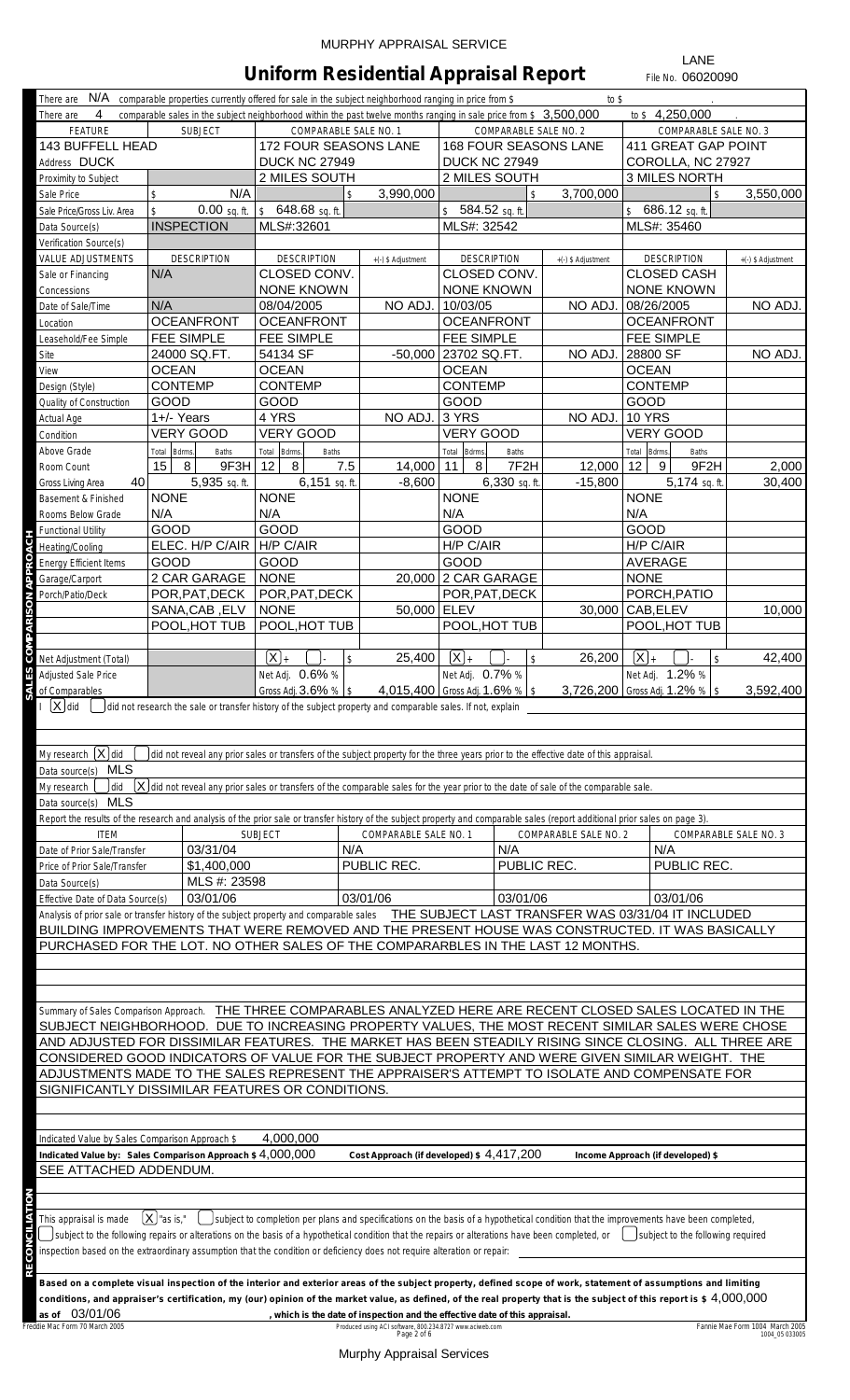| <b>ADDITIONAL COMMENTS</b>                                                                                                                               |                                                                                      |
|----------------------------------------------------------------------------------------------------------------------------------------------------------|--------------------------------------------------------------------------------------|
|                                                                                                                                                          |                                                                                      |
|                                                                                                                                                          |                                                                                      |
|                                                                                                                                                          |                                                                                      |
|                                                                                                                                                          |                                                                                      |
|                                                                                                                                                          |                                                                                      |
|                                                                                                                                                          |                                                                                      |
|                                                                                                                                                          |                                                                                      |
|                                                                                                                                                          |                                                                                      |
|                                                                                                                                                          |                                                                                      |
|                                                                                                                                                          |                                                                                      |
|                                                                                                                                                          |                                                                                      |
|                                                                                                                                                          |                                                                                      |
|                                                                                                                                                          |                                                                                      |
|                                                                                                                                                          |                                                                                      |
|                                                                                                                                                          |                                                                                      |
|                                                                                                                                                          |                                                                                      |
|                                                                                                                                                          |                                                                                      |
|                                                                                                                                                          |                                                                                      |
|                                                                                                                                                          |                                                                                      |
|                                                                                                                                                          | COST APPROACH TO VALUE (not required by Fannie Mae)                                  |
| Provide adequate information for the lender/client to replicate the below cost figures and calculations.                                                 |                                                                                      |
| Support for the opinion of site value (summary of comparable land sales or other methods for estimating site value) THE SITE VALUE WAS BASED ON          |                                                                                      |
| OCEANFRONT LAND SALES FROM COMPETING NEIGHBORHOODS                                                                                                       |                                                                                      |
|                                                                                                                                                          |                                                                                      |
|                                                                                                                                                          |                                                                                      |
| $ X $ REPRODUCTION OR<br><b>ESTIMATED</b><br>REPLACEMENT COST NEW<br>Source of cost data LOCAL CONTRACORS                                                | 2,000,000<br>2,077,250<br>5,935 Sq. Ft. @ \$<br>Dwelling                             |
| Quality rating from cost service<br>Effective date of cost data                                                                                          | CABANA 384<br>$150.00$ = \$<br>57,600<br>Sq. Ft. @\$                                 |
| Comments on Cost Approach (gross living area calculations, depreciation, etc.)                                                                           | PAT, DECKS, PCH, PL, HT, SNA, ELV<br>150,000                                         |
| SEE ATTACHED ADDENDUM.                                                                                                                                   | $70.00$ = \$<br>32,340<br>Garage/Carport 462<br>Sq. Ft. @ \$                         |
| COST APPROACH<br>THE COST REPRODUCTION APPROACH IS NOT TO BE                                                                                             | 2,317,190<br><b>Total Estimate of Cost-New</b><br>$\ldots \ldots \ldots \ldots =$ \$ |
| UTILIZED FOR INSURANCE COVERAGE PURPOSES.                                                                                                                | Functional<br>External<br>Less<br>Physical                                           |
|                                                                                                                                                          | Depreciation<br>$\Omega$<br>$=$ \$ (                                                 |
|                                                                                                                                                          | 2,317,190                                                                            |
|                                                                                                                                                          | 100,000                                                                              |
| Estimated Remaining Economic Life (HUD and VA only)                                                                                                      | 4,417,200<br>$=$ \$                                                                  |
|                                                                                                                                                          | INCOME APPROACH TO VALUE (not required by Fannie Mae)                                |
| ш<br>$N/A =$<br>Estimated Monthly Market Rent \$<br>X Gross Rent Multiplier                                                                              | N/A Indicated Value by Income Approach                                               |
| <b>NCOM</b><br>Summary of Income Approach (including support for market rent and GRM)                                                                    |                                                                                      |
|                                                                                                                                                          |                                                                                      |
|                                                                                                                                                          | PROJECT INFORMATION FOR PUDs (if applicable)                                         |
| Yes<br>Is the developer/builder in control of the Homeowners' Association (HOA)?                                                                         | $\overline{\phantom{a}}$ No<br>Unit type(s)<br>Detached<br>Attached                  |
| Provide the following information for PUDs ONLY if the developer/builder is in control of the HOA and the subject property is an attached dwelling unit. |                                                                                      |
| Legal name of project<br>Total number of phases<br>Total number of units                                                                                 | Total number of units sold                                                           |
| Total number of units for sale<br>Total number of units rented                                                                                           | Data source(s)                                                                       |
| Was the project created by the conversion of an existing building(s) into a PUD?<br><b>Yes</b>                                                           | No If Yes, date of conversion.                                                       |
| $\forall$ es $\Box$ No Data source(s)<br>Does the project contain any multi-dwelling units?                                                              |                                                                                      |
| Are the units, common elements, and recreation facilities complete?<br>Yes Mo                                                                            | If No, describe the status of completion.                                            |
| PUD INFORMATION                                                                                                                                          |                                                                                      |
|                                                                                                                                                          |                                                                                      |
| Are the common elements leased to or by the Homeowners' Association?<br>Yes                                                                              | If Yes, describe the rental terms and options.<br>l No                               |
|                                                                                                                                                          |                                                                                      |
| Describe common elements and recreational facilities. N/A                                                                                                |                                                                                      |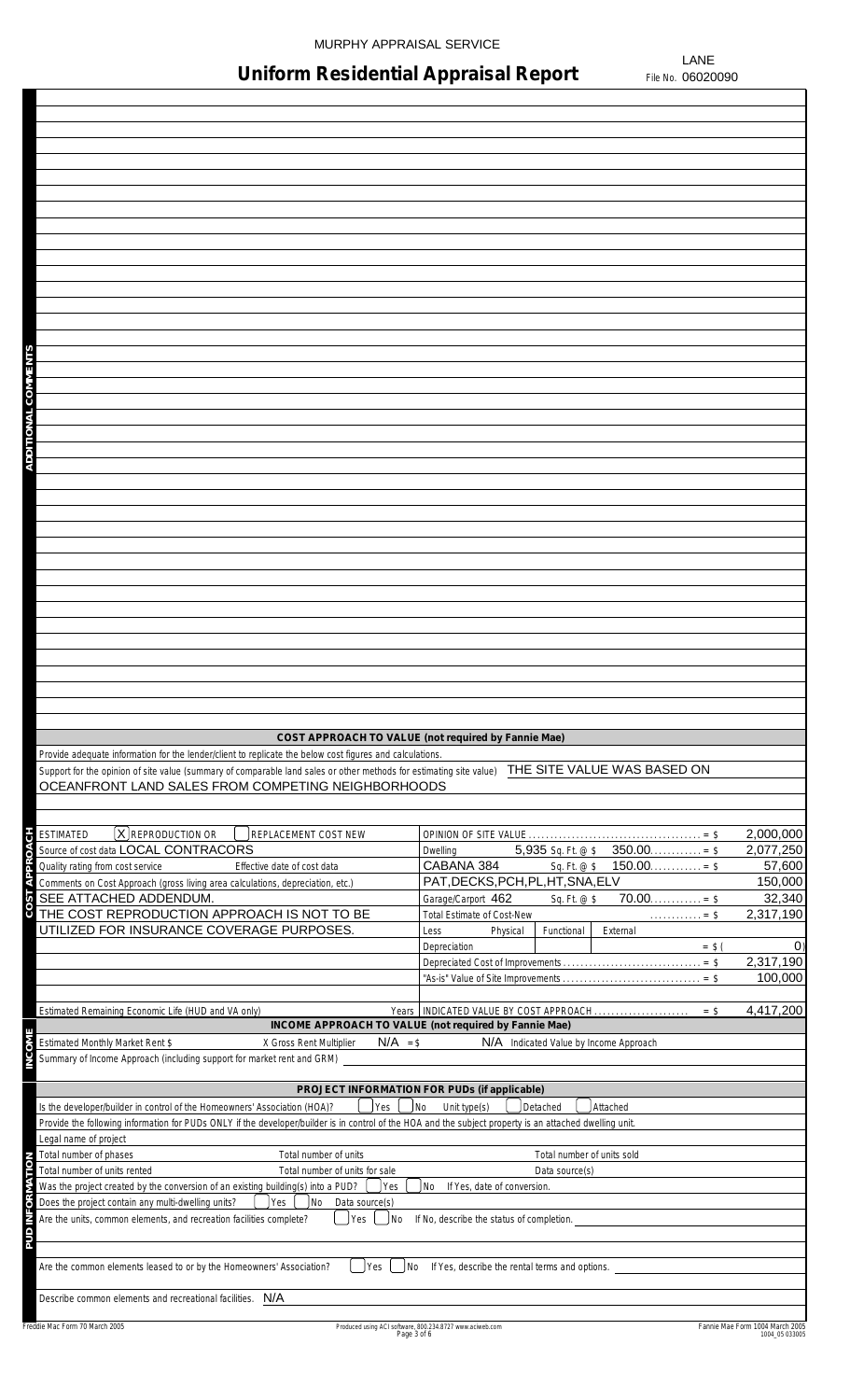This report form is designed to report an appraisal of a one-unit property or a one-unit property with an accessory unit; including a unit in a planned unit development (PUD). This report form is not designed to report an appraisal of a manufactured home or a unit in a condominium or cooperative project.

This appraisal report is subject to the following scope of work, intended use, intended user, definition of market value, statement of assumptions and limiting conditions, and certifications. Modifications, additions, or deletions to the intended use, intended user, definition of market value, or assumptions and limiting conditions are not permitted. The appraiser may expand the scope of work to include any additional research or analysis necessary based on the complexity of this appraisal assignment. Modifications or deletions to the certifications are also not permitted. However, additional certifications that do not constitute material alterations to this appraisal report, such as those required by law or those related to the appraiser's continuing education or membership in an appraisal organization, are permitted.

**SCOPE OF WORK:** The scope of work for this appraisal is defined by the complexity of this appraisal assignment and the reporting requirements of this appraisal report form, including the following definition of market value, statement of assumptions and limiting conditions, and certifications. The appraiser must, at a minimum: (1) perform a complete visual inspection of the interior and exterior areas of the subject property, (2) inspect the neighborhood, (3) inspect each of the comparable sales from at least the street, (4) research, verify, and analyze data from reliable public and/or private sources, and (5) report his or her analysis, opinions, and conclusions in this appraisal report.

**INTENDED USE:** The intended use of this appraisal report is for the lender/client to evaluate the property that is the subject of this appraisal for a mortgage finance transaction.

**INTENDED USER:** The intended user of this appraisal report is the lender/client.

**DEFINITION OF MARKET VALUE:** The most probable price which a property should bring in a competitive and open market under all conditions requisite to a fair sale, the buyer and seller, each acting prudently, knowledgeably and assuming the price is not affected by undue stimulus. Implicit in this definition is the consummation of a sale as of a specified date and the passing of title from seller to buyer under conditions whereby: (1) buyer and seller are typically motivated; (2) both parties are well informed or well advised, and each acting in what he or she considers his or her own best interest; (3) a reasonable time is allowed for exposure in the open market; (4) payment is made in terms of cash in U. S. dollars or in terms of financial arrangements comparable thereto; and (5) the price represents the normal consideration for the property sold unaffected by special or creative financing or sales concessions\* granted by anyone associated with the sale.

\*Adjustments to the comparables must be made for special or creative financing or sales concessions. No adjustments are necessary for those costs which are normally paid by sellers as a result of tradition or law in a market area; these costs are readily identifiable since the seller pays these costs in virtually all sales transactions. Special or creative financing adjustments can be made to the comparable property by comparisons to financing terms offered by a third party institutional lender that is not already involved in the property or transaction. Any adjustment should not be calculated on a mechanical dollar for dollar cost of the financing or concession but the dollar amount of any adjustment should approximate the market's reaction to the financing or concessions based on the appraiser's judgment.

**STATEMENT OF ASSUMPTIONS AND LIMITING CONDITIONS:** The appraiser's certification in this report is subject to the following assumptions and limiting conditions:

1. The appraiser will not be responsible for matters of a legal nature that affect either the property being appraised or the title to it, except for information that he or she became aware of during the research involved in performing this appraisal. The appraiser assumes that the title is good and marketable and will not render any opinions about the title.

2. The appraiser has provided a sketch in this appraisal report to show the approximate dimensions of the improvements. The sketch is included only to assist the reader in visualizing the property and understanding the appraiser's determination of its size.

3. The appraiser has examined the available flood maps that are provided by the Federal Emergency Management Agency (or other data sources) and has noted in this appraisal report whether any portion of the subject site is located in an identified Special Flood Hazard Area. Because the appraiser is not a surveyor, he or she makes no guarantees, express or implied, regarding this determination.

4. The appraiser will not give testimony or appear in court because he or she made an appraisal of the property in question, unless specific arrangements to do so have been made beforehand, or as otherwise required by law.

5. The appraiser has noted in this appraisal report any adverse conditions (such as needed repairs, deterioration, the presence of hazardous wastes, toxic substances, etc.) observed during the inspection of the subject property or that he or she became aware of during the research involved in performing this appraisal. Unless otherwise stated in this appraisal report, the appraiser has no knowledge of any hidden or unapparent physical deficiencies or adverse conditions of the property (such as, but not limited to, needed repairs, deterioration, the presence of hazardous wastes, toxic substances, adverse environmental conditions, etc.) that would make the property less valuable, and has assumed that there are no such conditions and makes no guarantees or warranties, express or implied. The appraiser will not be responsible for any such conditions that do exist or for any engineering or testing that might be required to discover whether such conditions exist. Because the appraiser is not an expert in the field of environmental hazards, this appraisal report must not be considered as an environmental assessment of the property.

6. The appraiser has based his or her appraisal report and valuation conclusion for an appraisal that is subject to satisfactory completion, repairs, or alterations on the assumption that the completion, repairs, or alterations of the subject property will be performed in a professional manner.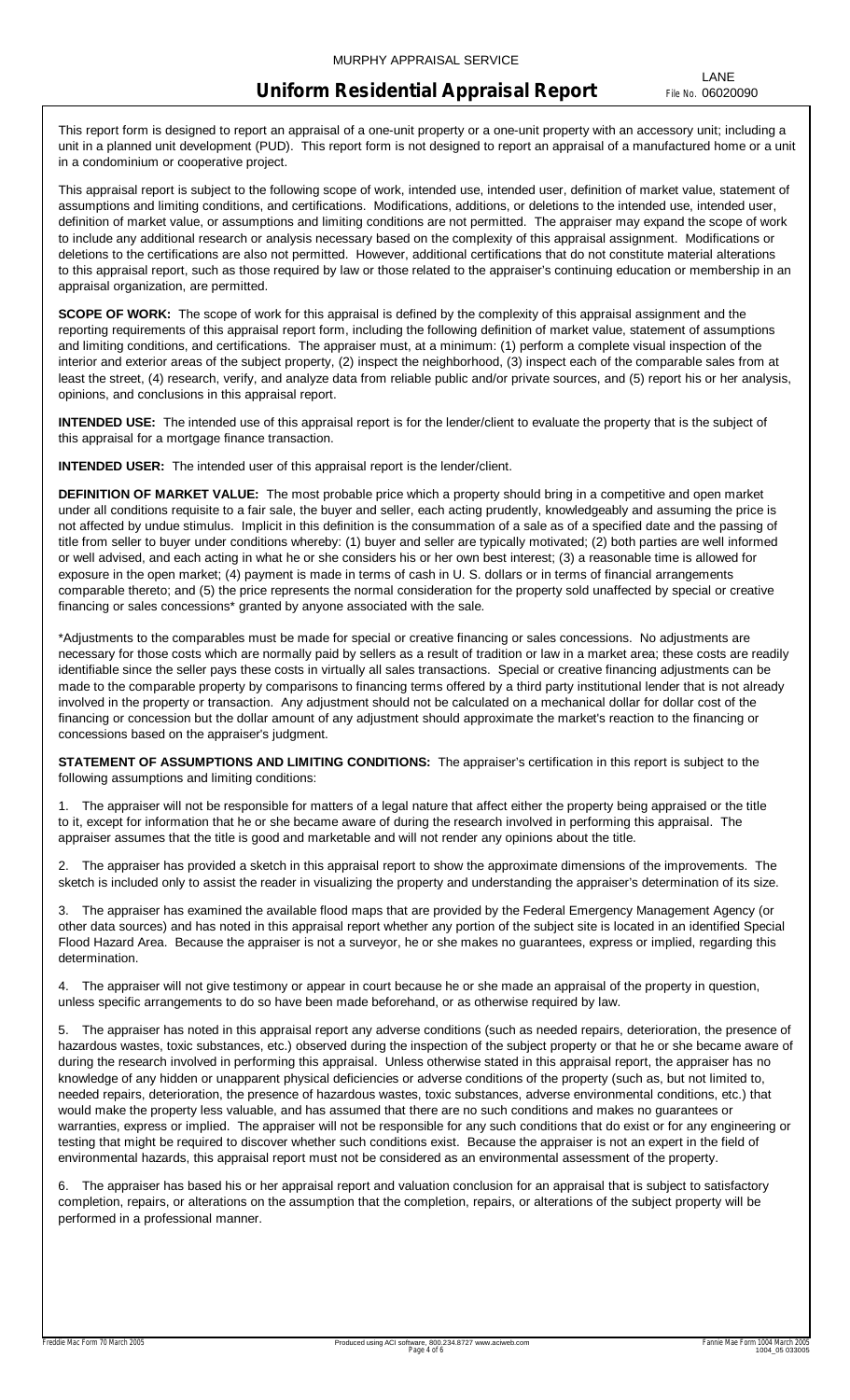### **APPRAISER'S CERTIFICATION:** The Appraiser certifies and agrees that:

1. I have, at a minimum, developed and reported this appraisal in accordance with the scope of work requirements stated in this appraisal report.

2. I performed a complete visual inspection of the interior and exterior areas of the subject property. I reported the condition of the improvements in factual, specific terms. I identified and reported the physical deficiencies that could affect the livability, soundness, or structural integrity of the property.

3. I performed this appraisal in accordance with the requirements of the Uniform Standards of Professional Appraisal Practice that were adopted and promulgated by the Appraisal Standards Board of The Appraisal Foundation and that were in place at the time this appraisal report was prepared.

4. I developed my opinion of the market value of the real property that is the subject of this report based on the sales comparison approach to value. I have adequate comparable market data to develop a reliable sales comparison approach for this appraisal assignment. I further certify that I considered the cost and income approaches to value but did not develop them, unless otherwise indicated in this report.

5. I researched, verified, analyzed, and reported on any current agreement for sale for the subject property, any offering for sale of the subject property in the twelve months prior to the effective date of this appraisal, and the prior sales of the subject property for a minimum of three years prior to the effective date of this appraisal, unless otherwise indicated in this report.

6. I researched, verified, analyzed, and reported on the prior sales of the comparable sales for a minimum of one year prior to the date of sale of the comparable sale, unless otherwise indicated in this report.

7. I selected and used comparable sales that are locationally, physically, and functionally the most similar to the subject property.

8. I have not used comparable sales that were the result of combining a land sale with the contract purchase price of a home that has been built or will be built on the land.

I have reported adjustments to the comparable sales that reflect the market's reaction to the differences between the subject property and the comparable sales.

10. I verified, from a disinterested source, all information in this report that was provided by parties who have a financial interest in the sale or financing of the subject property.

11. I have knowledge and experience in appraising this type of property in this market area.

12. I am aware of, and have access to, the necessary and appropriate public and private data sources, such as multiple listing services, tax assessment records, public land records and other such data sources for the area in which the property is located.

13. I obtained the information, estimates, and opinions furnished by other parties and expressed in this appraisal report from reliable sources that I believe to be true and correct.

14. I have taken into consideration the factors that have an impact on value with respect to the subject neighborhood, subject property, and the proximity of the subject property to adverse influences in the development of my opinion of market value. I have noted in this appraisal report any adverse conditions (such as, but not limited to, needed repairs, deterioration, the presence of hazardous wastes, toxic substances, adverse environmental conditions, etc.) observed during the inspection of the subject property or that I became aware of during the research involved in performing this appraisal. I have considered these adverse conditions in my analysis of the property value, and have reported on the effect of the conditions on the value and marketability of the subject property.

15. I have not knowingly withheld any significant information from this appraisal report and, to the best of my knowledge, all statements and information in this appraisal report are true and correct.

16. I stated in this appraisal report my own personal, unbiased, and professional analysis, opinions, and conclusions, which are subject only to the assumptions and limiting conditions in this appraisal report.

17. I have no present or prospective interest in the property that is the subject of this report, and I have no present or prospective personal interest or bias with respect to the participants in the transaction. I did not base, either partially or completely, my analysis and/or opinion of market value in this appraisal report on the race, color, religion, sex, age, marital status, handicap, familial status, or national origin of either the prospective owners or occupants of the subject property or of the present owners or occupants of the properties in the vicinity of the subject property or on any other basis prohibited by law.

18. My employment and/or compensation for performing this appraisal or any future or anticipated appraisals was not conditioned on any agreement or understanding, written or otherwise, that I would report (or present analysis supporting) a predetermined specific value, a predetermined minimum value, a range or direction in value, a value that favors the cause of any party, or the attainment of a specific result or occurrence of a specific subsequent event (such as approval of a pending mortgage loan application).

19. I personally prepared all conclusions and opinions about the real estate that were set forth in this appraisal report. If I relied on significant real property appraisal assistance from any individual or individuals in the performance of this appraisal or the preparation of this appraisal report, I have named such individual(s) and disclosed the specific tasks performed in this appraisal report. I certify that any individual so named is qualified to perform the tasks. I have not authorized anyone to make a change to any item in this appraisal report; therefore, any change made to this appraisal is unauthorized and I will take no responsibility for it.

20. I identified the lender/client in this appraisal report who is the individual, organization, or agent for the organization that ordered and will receive this appraisal report.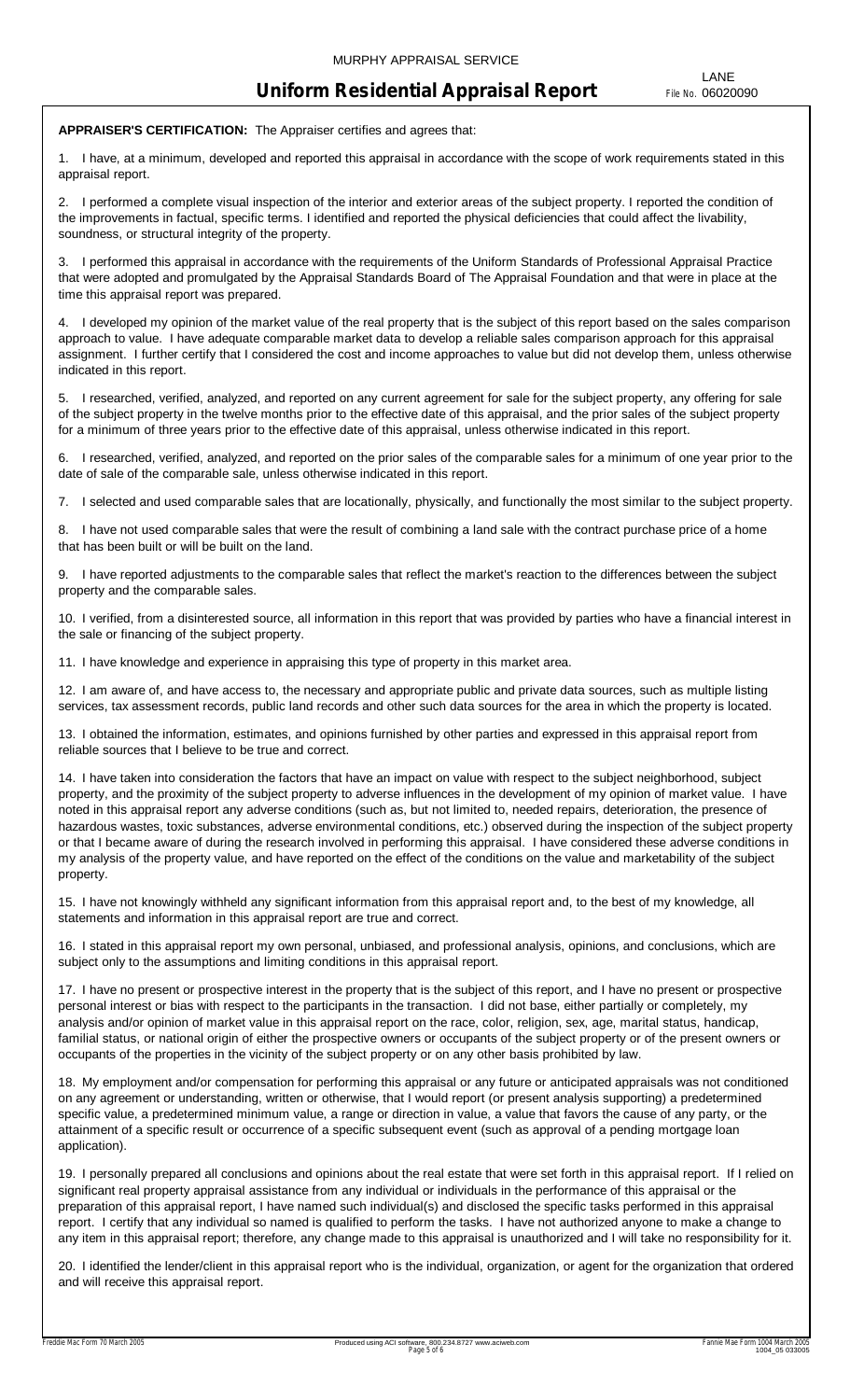File No. 06020090 LANE

21. The lender/client may disclose or distribute this appraisal report to: the borrower; another lender at the request of the borrower; the mortgagee or its successors and assigns; mortgage insurers; government sponsored enterprises; other secondary market participants; data collection or reporting services; professional appraisal organizations; any department, agency, or instrumentality of the United States; and any state, the District of Columbia, or other jurisdictions; without having to obtain the appraiser's or supervisory appraiser's (if applicable) consent. Such consent must be obtained before this appraisal report may be disclosed or distributed to any other party (including, but not limited to, the public through advertising, public relations, news, sales, or other media).

22. I am aware that any disclosure or distribution of this appraisal report by me or the lender/client may be subject to certain laws and regulations. Further, I am also subject to the provisions of the Uniform Standards of Professional Appraisal Practice that pertain to disclosure or distribution by me.

23. The borrower, another lender at the request of the borrower, the mortgagee or its successors and assigns, mortgage insurers, government sponsored enterprises, and other secondary market participants may rely on this appraisal report as part of any mortgage finance transaction that involves any one or more of these parties.

24. If this appraisal report was transmitted as an "electronic record" containing my "electronic signature," as those terms are defined in applicable federal and/or state laws (excluding audio and video recordings), or a facsimile transmission of this appraisal report containing a copy or representation of my signature, the appraisal report shall be as effective, enforceable and valid as if a paper version of this appraisal report were delivered containing my original hand written signature.

25. Any intentional or negligent misrepresentation(s) contained in this appraisal report may result in civil liability and/or criminal penalties including, but not limited to, fine or imprisonment or both under the provisions of Title 18, United States Code, Section 1001, et seq., or similar state laws.

**SUPERVISORY APPRAISER'S CERTIFICATION:** The Supervisory Appraiser certifies and agrees that:

1. I directly supervised the appraiser for this appraisal assignment, have read the appraisal report, and agree with the appraiser's analysis, opinions, statements, conclusions, and the appraiser's certification.

2. I accept full responsibility for the contents of this appraisal report including, but not limited to, the appraiser's analysis, opinions, statements, conclusions, and the appraiser's certification.

3. The appraiser identified in this appraisal report is either a sub-contractor or an employee of the supervisory appraiser (or the appraisal firm), is qualified to perform this appraisal, and is acceptable to perform this appraisal under the applicable state law.

4. This appraisal report complies with the Uniform Standards of Professional Appraisal Practice that were adopted and promulgated by the Appraisal Standards Board of The Appraisal Foundation and that were in place at the time this appraisal report was prepared.

5. If this appraisal report was transmitted as an "electronic record" containing my "electronic signature," as those terms are defined in applicable federal and/or state laws (excluding audio and video recordings), or a facsimile transmission of this appraisal report containing a copy or representation of my signature, the appraisal report shall be as effective, enforceable and valid as if a paper version of this appraisal report were delivered containing my original hand written signature.

| SUPERVISORY APPRAISER (ONLY IF REQUIRED)                                                                                                                                                                                                                                                    |
|---------------------------------------------------------------------------------------------------------------------------------------------------------------------------------------------------------------------------------------------------------------------------------------------|
| $\mathbb{R}$ Name<br>the control of the control of the control of the control of the control of the control of                                                                                                                                                                              |
| State<br>Expiration Date of Certification or License                                                                                                                                                                                                                                        |
|                                                                                                                                                                                                                                                                                             |
| <b>SUBJECT PROPERTY</b>                                                                                                                                                                                                                                                                     |
| Did not inspect subject property                                                                                                                                                                                                                                                            |
| Did inspect exterior of subject property from street                                                                                                                                                                                                                                        |
| Did inspect interior and exterior of subject property<br>Date of Inspection <b>Example 20</b> Figure 20 Figure 20 Figure 20 Figure 20 Figure 20 Figure 20 Figure 20 Figure 20 Figure 20 Figure 20 Figure 20 Figure 20 Figure 20 Figure 20 Figure 20 Figure 20 Figure 20 Figure 20 Figure 20 |
| <b>COMPARABLE SALES</b>                                                                                                                                                                                                                                                                     |
| Did not inspect exterior of comparable sales from street<br>Did inspect exterior of comparable sales from street<br>Date of Inspection <b>Example 2018</b>                                                                                                                                  |
|                                                                                                                                                                                                                                                                                             |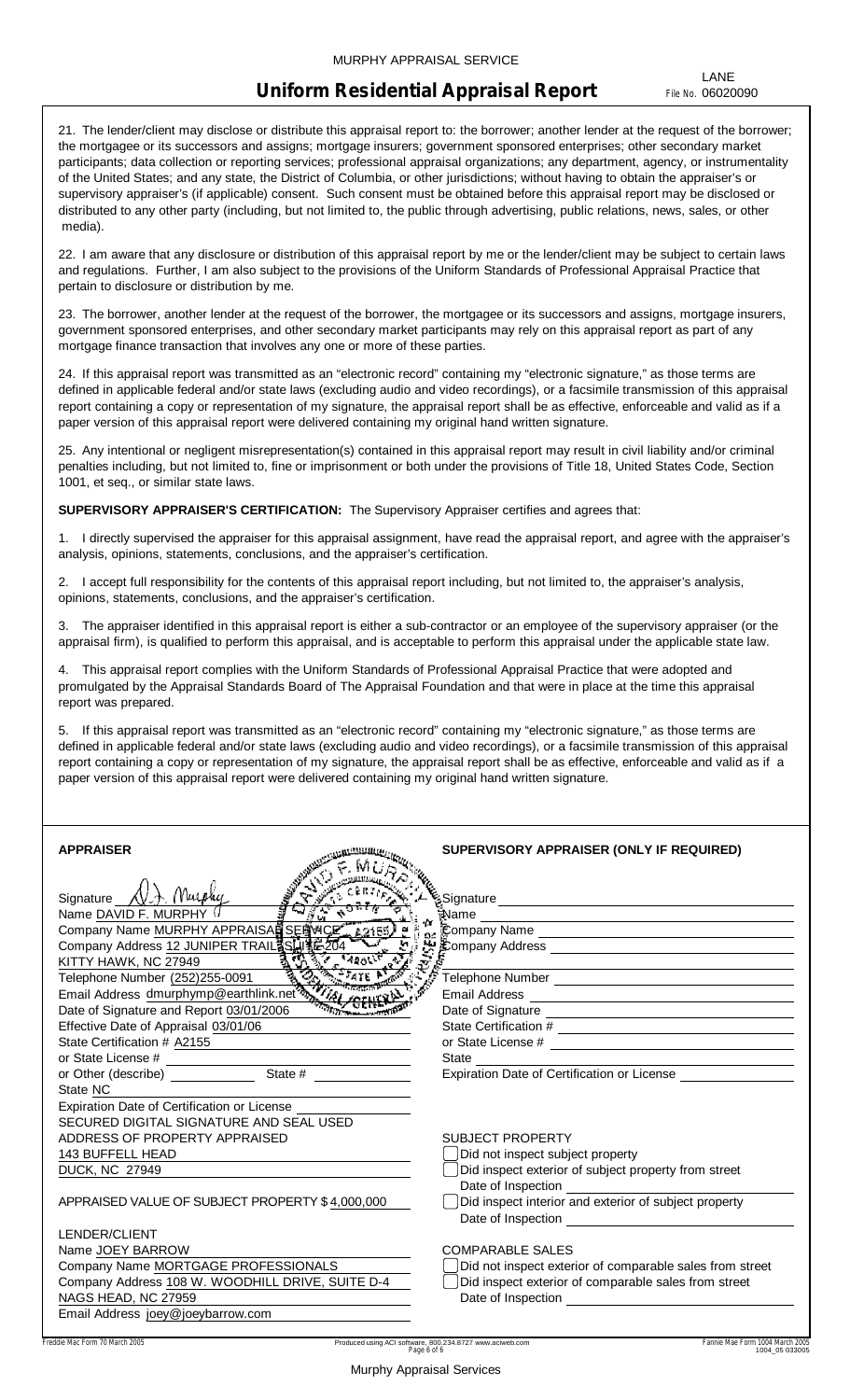### MURPHY APPRAISAL SERVICE

|                                                                                                                                                                       | <b>Uniform Residential Appraisal Report</b> |                                    |                                                          | LANE<br>File No. 06020090      |              |                       |                                |                       |                                                   |
|-----------------------------------------------------------------------------------------------------------------------------------------------------------------------|---------------------------------------------|------------------------------------|----------------------------------------------------------|--------------------------------|--------------|-----------------------|--------------------------------|-----------------------|---------------------------------------------------|
| <b>FEATURE</b>                                                                                                                                                        | <b>SUBJECT</b>                              |                                    | COMPARABLE SALE NO. 4                                    |                                |              | COMPARABLE SALE NO. 5 |                                | COMPARABLE SALE NO. 6 |                                                   |
| 143 BUFFELL HEAD<br>107 CADWELL ROAD<br>COROLLA, NC 27927<br>Address DUCK                                                                                             |                                             |                                    |                                                          |                                |              |                       |                                |                       |                                                   |
| Proximity to Subject                                                                                                                                                  |                                             |                                    |                                                          |                                |              |                       |                                |                       |                                                   |
| Sale Price                                                                                                                                                            | N/A<br>\$                                   |                                    | 4,250,000<br>\$                                          |                                | \$           |                       |                                | $\mathsf{\$}$         |                                                   |
| Sale Price/Gross Liv. Area                                                                                                                                            | $0.00$ sq. ft.<br>$\mathbb S$               | $\frac{1}{3}$ 686.81 sq. ft.       |                                                          | \$                             | 0.00 sq. ft. |                       | \$                             | $0.00$ sq. ft.        |                                                   |
| Data Source(s)                                                                                                                                                        | <b>INSPECTION</b>                           | MLS#: 20028                        |                                                          |                                |              |                       |                                |                       |                                                   |
| Verification Source(s)                                                                                                                                                |                                             |                                    |                                                          |                                |              |                       |                                |                       |                                                   |
| VALUE ADJUSTMENTS                                                                                                                                                     | <b>DESCRIPTION</b>                          | <b>DESCRIPTION</b>                 | +(-) \$ Adjustment                                       | <b>DESCRIPTION</b>             |              | +(-) \$ Adjustment    |                                | <b>DESCRIPTION</b>    | +(-) \$ Adjustment                                |
| Sale or Financing<br>Concessions                                                                                                                                      | N/A                                         | CLOSED CONV.<br><b>NONE KNOWN</b>  |                                                          |                                |              |                       |                                |                       |                                                   |
| Date of Sale/Time                                                                                                                                                     | N/A                                         | 06/02/2003                         | 212,500                                                  |                                |              |                       |                                |                       |                                                   |
| Location                                                                                                                                                              | <b>OCEANFRONT</b>                           | <b>OCEANFRONT</b>                  |                                                          |                                |              |                       |                                |                       |                                                   |
| Leasehold/Fee Simple                                                                                                                                                  | FEE SIMPLE                                  | FEE SIMPLE                         |                                                          |                                |              |                       |                                |                       |                                                   |
| Site                                                                                                                                                                  | 24000 SQ.FT.                                | 22000 SQ.FT.                       | NO ADJ.                                                  |                                |              |                       |                                |                       |                                                   |
| View                                                                                                                                                                  | <b>OCEAN</b>                                | OCEAN/SOUND                        |                                                          |                                |              |                       |                                |                       |                                                   |
| Design (Style)                                                                                                                                                        | CONTEMP<br>GOOD                             | <b>CONTEMP</b><br>GOOD             |                                                          |                                |              |                       |                                |                       |                                                   |
| Quality of Construction<br>Actual Age                                                                                                                                 | 1+/- Years                                  | <b>NEW</b>                         | NO ADJ.                                                  |                                |              |                       |                                |                       |                                                   |
| Condition                                                                                                                                                             | <b>VERY GOOD</b>                            | <b>NEW</b>                         | NO ADJ.                                                  |                                |              |                       |                                |                       |                                                   |
| Above Grade                                                                                                                                                           | Total Bdrms.<br>Baths                       | Total Bdrms.<br><b>Baths</b>       |                                                          | Total Bdrms                    | Baths        |                       | Bdrms<br>Total                 | Baths                 |                                                   |
| Room Count                                                                                                                                                            | 15<br>8<br>9F3H                             | 9<br>12<br>11F3H                   | $-10,000$                                                |                                |              |                       |                                |                       |                                                   |
| 40<br>Gross Living Area                                                                                                                                               | 5,935 sq. ft.                               | 6,188 sq. ft.                      | $-10,100$                                                |                                | sq. ft.      |                       |                                | sq. ft.               |                                                   |
| Basement & Finished                                                                                                                                                   | <b>NONE</b>                                 | <b>NONE</b>                        |                                                          |                                |              |                       |                                |                       |                                                   |
| Rooms Below Grade                                                                                                                                                     | N/A<br>GOOD                                 | N/A                                |                                                          |                                |              |                       |                                |                       |                                                   |
| <b>Functional Utility</b><br>Heating/Cooling                                                                                                                          | ELEC. H/P C/AIR                             | <b>AVERAGE</b><br>H/P C/AIR        |                                                          |                                |              |                       |                                |                       |                                                   |
| Energy Efficient Items                                                                                                                                                | GOOD                                        | GOOD                               |                                                          |                                |              |                       |                                |                       |                                                   |
| Garage/Carport                                                                                                                                                        | 2 CAR GARAGE                                | 2 CAR GARAGE                       |                                                          |                                |              |                       |                                |                       |                                                   |
| Porch/Patio/Deck                                                                                                                                                      | POR, PAT, DECK                              | POR, PAT, DECK                     |                                                          |                                |              |                       |                                |                       |                                                   |
|                                                                                                                                                                       | SANA, CAB, ELV                              | SANA, CAB, ELV                     |                                                          |                                |              |                       |                                |                       |                                                   |
|                                                                                                                                                                       | POOL, HOT TUB                               | POOL, HOT TUB                      |                                                          |                                |              |                       |                                |                       |                                                   |
|                                                                                                                                                                       |                                             | $[\overline{\chi}]_+$              |                                                          |                                |              |                       |                                |                       |                                                   |
| <b>NPPROACH</b><br>Net Adjustment (Total)<br>Adjusted Sale Price                                                                                                      |                                             | Net Adj. 4.5<br>$\%$               | 192,400<br>\$                                            | $[\overline{X}]_+$<br>Net Adj. | \$<br>$\%$   |                       | $[\overline{X}]_+$<br>Net Adj. | \$<br>$\%$            |                                                   |
| of Comparables                                                                                                                                                        |                                             | Gross Adj. $5.5 \times$ \toward \$ | 4,442,400 Gross Adj.                                     |                                | $%  $ \$     |                       | Gross Adj.                     | $%  $ \$              |                                                   |
| <b>ITEM</b>                                                                                                                                                           |                                             | SUBJECT                            | COMPARABLE SALE NO. 4                                    |                                |              | COMPARABLE SALE NO. 5 |                                |                       | COMPARABLE SALE NO. 6                             |
|                                                                                                                                                                       | 03/31/04                                    |                                    | N/A                                                      |                                |              |                       |                                |                       |                                                   |
| TEM<br>Date of Prior Sale/Transfer<br>Price of Prior Sale/Transfer<br>Data Source(s)<br>Effective Date of Data Sourc<br>Summary of Sales Comparis<br>QUALITY AND ATTI | \$1,400,000                                 |                                    | PUBLIC REC.                                              |                                |              |                       |                                |                       |                                                   |
|                                                                                                                                                                       | MLS #: 23598                                |                                    |                                                          |                                |              |                       |                                |                       |                                                   |
| Effective Date of Data Source(s)<br>Summary of Sales Comparison Approach COMP 4 WAS INCLUDED BECAUSE IT WAS BUILT BY THE SAME BUILDER WITH THE SAME                   | 03/01/06                                    |                                    | 03/01/06                                                 |                                |              |                       |                                |                       |                                                   |
| QUALITY AND ATTENTION TO DETAIL.                                                                                                                                      |                                             |                                    |                                                          |                                |              |                       |                                |                       |                                                   |
|                                                                                                                                                                       |                                             |                                    |                                                          |                                |              |                       |                                |                       |                                                   |
|                                                                                                                                                                       |                                             |                                    |                                                          |                                |              |                       |                                |                       |                                                   |
|                                                                                                                                                                       |                                             |                                    |                                                          |                                |              |                       |                                |                       |                                                   |
|                                                                                                                                                                       |                                             |                                    |                                                          |                                |              |                       |                                |                       |                                                   |
|                                                                                                                                                                       |                                             |                                    |                                                          |                                |              |                       |                                |                       |                                                   |
|                                                                                                                                                                       |                                             |                                    |                                                          |                                |              |                       |                                |                       |                                                   |
|                                                                                                                                                                       |                                             |                                    |                                                          |                                |              |                       |                                |                       |                                                   |
|                                                                                                                                                                       |                                             |                                    |                                                          |                                |              |                       |                                |                       |                                                   |
|                                                                                                                                                                       |                                             |                                    |                                                          |                                |              |                       |                                |                       |                                                   |
|                                                                                                                                                                       |                                             |                                    |                                                          |                                |              |                       |                                |                       |                                                   |
|                                                                                                                                                                       |                                             |                                    |                                                          |                                |              |                       |                                |                       |                                                   |
|                                                                                                                                                                       |                                             |                                    |                                                          |                                |              |                       |                                |                       |                                                   |
|                                                                                                                                                                       |                                             |                                    |                                                          |                                |              |                       |                                |                       |                                                   |
|                                                                                                                                                                       |                                             |                                    |                                                          |                                |              |                       |                                |                       |                                                   |
|                                                                                                                                                                       |                                             |                                    |                                                          |                                |              |                       |                                |                       |                                                   |
|                                                                                                                                                                       |                                             |                                    |                                                          |                                |              |                       |                                |                       |                                                   |
|                                                                                                                                                                       |                                             |                                    |                                                          |                                |              |                       |                                |                       |                                                   |
|                                                                                                                                                                       |                                             |                                    |                                                          |                                |              |                       |                                |                       |                                                   |
|                                                                                                                                                                       |                                             |                                    |                                                          |                                |              |                       |                                |                       |                                                   |
|                                                                                                                                                                       |                                             |                                    |                                                          |                                |              |                       |                                |                       |                                                   |
|                                                                                                                                                                       |                                             |                                    |                                                          |                                |              |                       |                                |                       |                                                   |
|                                                                                                                                                                       |                                             |                                    |                                                          |                                |              |                       |                                |                       |                                                   |
|                                                                                                                                                                       |                                             |                                    |                                                          |                                |              |                       |                                |                       |                                                   |
|                                                                                                                                                                       |                                             |                                    |                                                          |                                |              |                       |                                |                       |                                                   |
|                                                                                                                                                                       |                                             |                                    |                                                          |                                |              |                       |                                |                       |                                                   |
|                                                                                                                                                                       |                                             |                                    |                                                          |                                |              |                       |                                |                       |                                                   |
|                                                                                                                                                                       |                                             |                                    |                                                          |                                |              |                       |                                |                       |                                                   |
|                                                                                                                                                                       |                                             |                                    |                                                          |                                |              |                       |                                |                       |                                                   |
|                                                                                                                                                                       |                                             |                                    |                                                          |                                |              |                       |                                |                       |                                                   |
|                                                                                                                                                                       |                                             |                                    |                                                          |                                |              |                       |                                |                       |                                                   |
| Freddie Mac Form 70 March 2005                                                                                                                                        |                                             |                                    | Produced using ACI software, 800.234.8727 www.aciweb.com |                                |              |                       |                                |                       | Fannie Mae Form 1004 March 2005<br>1004 05 033005 |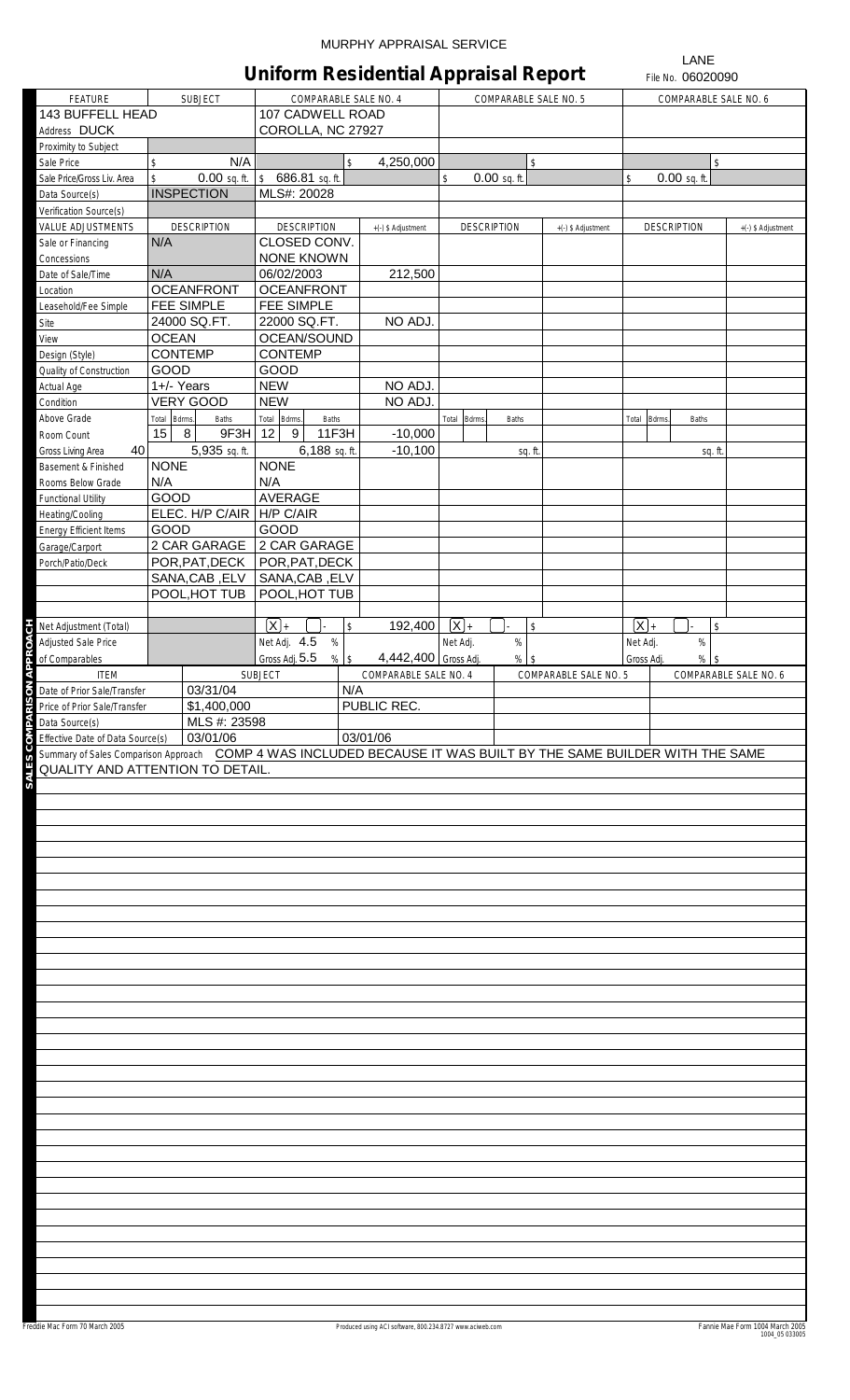|                                    | <b>ADDENDUM</b> |                    |  |
|------------------------------------|-----------------|--------------------|--|
| Borrower: KIMBERLY LANE            |                 | File No.: 06020090 |  |
| Property Address: 143 BUFFELL HEAD |                 | Case No.: LANE     |  |
| City: DUCK                         | State: NC       | Zip: 27949         |  |
| Lender: MORTGAGE PROFESSIONALS     |                 |                    |  |

#### **Neighborhood Market Conditions**

LOAN DISCOUNTS, BUYDOWNS OR SELLER CONCESSIONS ARE NOT TYPICAL OF THE SUBJECT'S MARKET. MORTGAGE MONEY IS READILY AVAILABLE AT COMPETITIVE RATES. SALES AND NEW CONSTRUCTION HAVE BEEN STEADY OVER THE LAST SIX MONTHS. STRONG DEMAND AND LIMITED SUPPLY HAS FUELED INCREASING PROPERTY VALUES IN THE SUBJECT NEIGHBORHOOD.

#### **Additional Features**

CUSTOM BUILT OCEANFRONT CONTEMPORARY CONSTRUCTED WITH THE HIGHEST OF WORKMANSHIP, W/ COVERED DECKS, SUN DECKS, PATIO, CEIL. FANS, CATHEDRAL CEILINGS, 10' CEILINGS, PORCH, GLASS ELEVATOR W/ HANDPAINTED UNDERWATER SCENE, INTERCOM SYSTEM, SECURITY SYSTEM WITH TV MONITORING FROM ALL ROOMS, TURFSTONE DRIVEWAY, BOARDWALK TO BEACH W/ DUNE GAZEBO, LANDSCAPED W/ IRRIGATION SYSTEM & POND, OCEAN VIEWS.

FIRST LEVEL FEATURES: FINISHED GARAGE W/ SOUND SYSTEM, EXERCISE EQUIPMENT, AND MOUNTED TVS; THREE BEDROOMS, FOUR AND HALF BATHS, CUSTOM TILEWORK THROUGHOUT; MEDIA ROOM W/ RECLINING THEATER SEATS & CUP HOLDERS, AUTOMATIC ELECTRIC SHADES, & STATE OF THE ART SOUND SYSTEM W/ SURROUND SOUND; GAME ROOM W/ COMPLETE WETBAR; OUTDOOR HEATED POOL W/ STONE WATERFALL & FIREPLACE, SUNKEN HOT TUB W/ STONE SURROUND; CABANA WITH SOUND SYSTEM, SAUNA, FULL BATH & WETBAR; SPEAKERS HAVE AREA VOLUME CONTROL;FENCE.

SECOND LEVEL FEATURES: CERAMIC FLOORED FOYER W/ HANDPAINTED MURAL, SPORTS BAR W/ BUILT IN BENCHES, TOUCH SCREEN PROGRAM SELECTOR FOR TV, CABLE, SATELLITE, OR MUSIC; LIBRARY W/ BAMBOO FLOORING, FP, SURROUND SOUND SYSTEM, & COMPUTOR STATIONS, FOUR MASTER SUITES W/ JET TUBS AND CUSTOM TILE WORK; HALF BATH; PORCH; DECKS.

THIRD LEVEL FEATURES: GREAT ROOM W/ FP, SCONCES W/ HAND PAINTED ACCENTS; GOURMET KITCHEN W/ DOUBLE APPLIANCES; DINING AREA; MASTER SUITE W/ GLASS BLOCK SHOWER, HAND PAINTED MURALS, MOUNTED TV, TWO SIDED FP W/ OCEAN VIEW FROM JET TUB, ELUMINATED VANITY SINKS, & CUSTOM TILE WORK; DECK; LOFT SIT AREA, POWDER ROOM, & CUSTOM LIGHTING.

#### **Final Reconciliation**

THE SALES COMPARISON ANALYSIS IS GIVEN THE MOST WEIGHT SINCE IT BEST REFLECTS THE ACTIONS OF BUYERS AND SELLERS IN THE MARKET. THE INCOME APPROACH WAS NOT CONSIDERED APPROPRIATE FOR SINGLE FAMILY RESIDENTIAL PROPERTY. SINGLE FAMILY PROPERTIES ARE NOT TYPICALLY VALUED BASED ON THEIR INCOME POTENTIAL. THE COST APPROACH WAS ALSO WEIGHTED HEAVILY DUE TO THE AGE OF THE SUBJECT. THE CONCLUSIONS OF THE SALES COMPARISON ANALYSIS GIVE THE BEST INDICATION OF THE MOST PROBABLE PRICE THE SUBJECT PROPERTY WOULD BRING ON THE OPEN MARKET.

#### **Cost Approach Comments**

THE SITE VALUE FOR THE SUBJECT PROPERTY IS SUPPORTED BY A COMPARABLE MARKET ANALYSIS OF RECENT CLOSED SALES OF SIMILAR LOTS LOCATED IN THE SUBJECT PLAT AND IN THE MARKET AREA. ALL ARE CONSIDERED GOOD INDICATORS OF VALUE FOR THE SUBJECT PROPERTY. THE ESTIMATED UNIT COSTS FOR THE SUBJECT PROPERTY ARE BASED ON CURRENT CONSTRUCTION COST DATA PROVIDED BY BUILDERS, CONTRACTORS AND SUB CONTRACTORS IN THE LOCAL MARKET AREA. THE SUBJECT'S LAND TO IMPROVEMENT VALUE RATIO IS TYPICAL FOR THE NEIGHBORHOOD.

#### ADDITIONAL COMMENTS:

ALL COMPARABLES ARE SETTLED TO THE BEST OF THE APPRAISER'S KNOWLEDGE. VERIFICATION IS WITH THE ONETO REAL ESTATE NOTES, REALTORS, OUTER BANKS ASSOCIATION OF REALTORS MLS SERVICE, BUYERS AND SELLERS.

IT IS NOTED THAT THE PRICE/SF OF GROSS LIVING AREA FOR SOME OR ALL COMPARABLE SALES VARIES BY MORE THAN \$10/SF. THIS IS DUE PRIMARILY TO DIFFERING SITE VALUES AND/OR ECONOMIES OF SCALE.

EVERY EFFORT HAS BEEN MADE TO USE COMPARABLES THAT HAVE SOLD WITHIN THE LAST SIX MONTHS OF THE DATE OF THE APPRAISAL. OUR EXTENSIVE DATA BANK INCLUDES MLS SERVICES, COUNTY TRANSFERS, AND OFFICE FILES. PARAMOUNT TO TIME IS MATCHING THE MOST SIMILAR SALES TO THE SUBJECT. THIS, AT TIMES, NECESSITATES USING SALES OVER SIX MONTHS.

GROSS LIVING AREAS SHOWN FOR THE COMPARABLE SALES ARE ESTIMATES BASED ON THE INFORMATION FROM OBAR/MLS SYSTEM, COUNTY TAX RECORDS, REALTORS, BUYERS, SELLERS, IN-OFFICE DATA BANK OR ACTUAL MEASUREMENTS. SLIGHT VARIATIONS IN SIZE WILL HAVE NO EFFECT ON THE ESTIMATE OF VALUE.

THE LACK OF STORM SEWERS, CURBS, GUTTERS, SIDEWALKS AND/ OR STREET LIGHTS IS TYPICAL OF THE AREA AND DOES NOT ADVERSELY IMPACT MARKETABILITY.

APPRAISAL DEVELOPMENT AND REPORTING PROCESS:

THIS IS A SUMMARY APPRAISAL REPORT WHICH IS INTENDED TO COMPLY WITH THE REPORTING REQUIREMENTS SET FORTH UNDER STANDARD RULE 2-2 (B) OF THE UNIFORM STADARDS OF PROFESSIONAL APPRAISAL PRACTICE FOR A SUMMARY APPRAISAL REPORT. AS SUCH, IT PRESENTS ONLY SUMMARY DISCUSSIONS OF THE DATA, REASONING, AND ANALYSES THAT WERE USED IN THE APPRAISAL PROCESS TO DEVELOP THE APPRAISER'S OPINION OF VALUE. SUPPORTING DOCUMENTATION THAT IS NOT PROVIDED WITH THE REPORT CONCERNING THE DATA, REASONING AND ANALYSIS IS RETAINED IN THE APPRAISER'S FILE. THE DEPTH OF THE DISCUSSION CONTAINED IN THE REPORT IS SPECIFIC TO THE NEEDS OF THE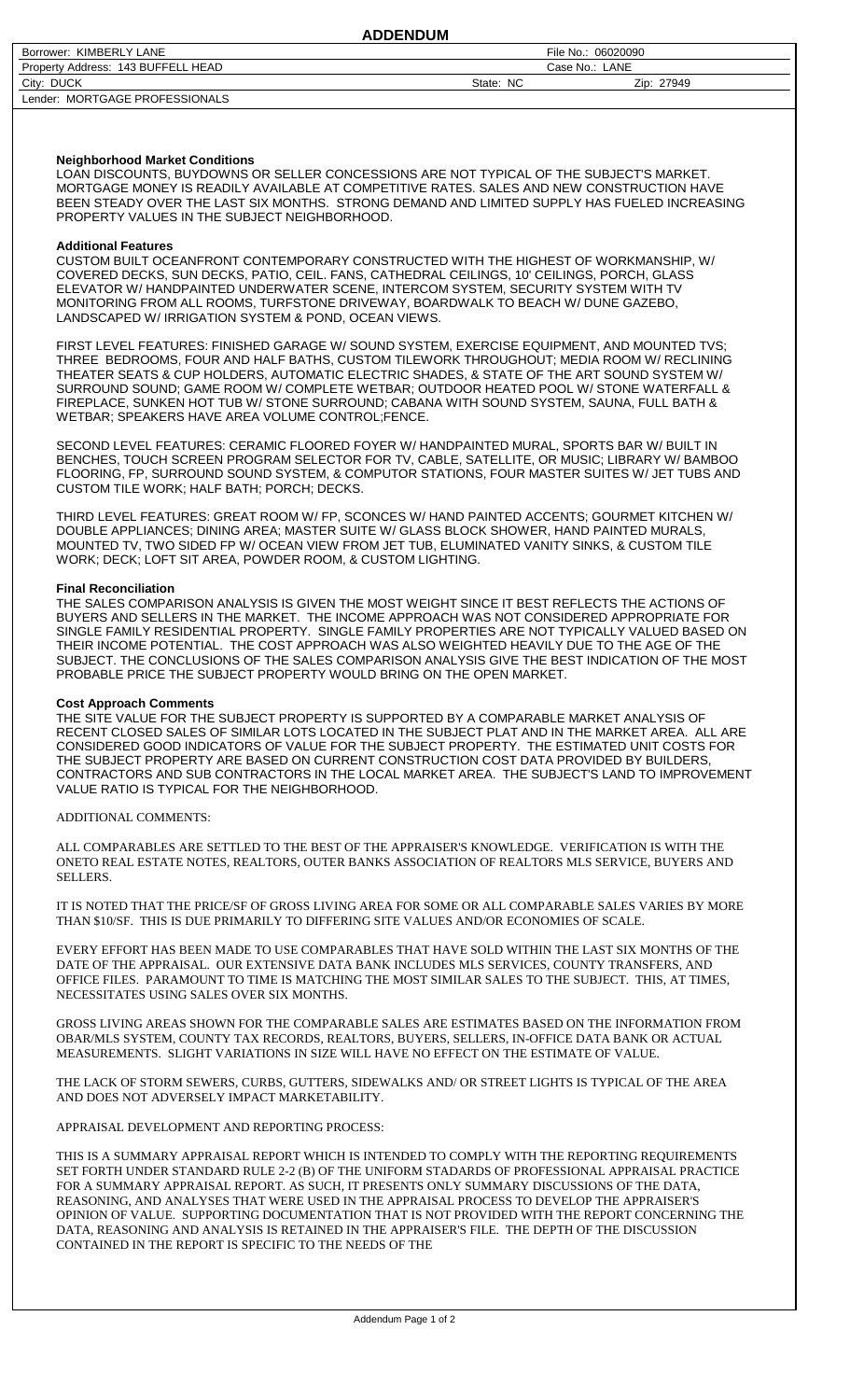| <b>ADDENDUM</b>                    |           |                    |
|------------------------------------|-----------|--------------------|
| Borrower: KIMBERLY LANE            |           | File No.: 06020090 |
| Property Address: 143 BUFFELL HEAD |           | Case No.: LANE     |
| City: DUCK                         | State: NC | Zip: 27949         |
| Lender: MORTGAGE PROFESSIONALS     |           |                    |

CLIENT AND FOR THE INTENDED USE STATED IN THE REPORT. THE APPRAISER IS NOT RESPONSIBLE FOR UNAUTHORIZED USE OF THIS REPORT.

TO DEVELOP THE OPINION OF VALUE, THE APPRAISER PERFORMED A COMPLETE APPRAISAL PROCESS, AS DEFINED BY THE UNIFORM STANDARDS OF PROFESSIONAL APPRAISER PRACTICE. THIS MEANS THAT NO DEPARTURES FROM STANDARD 1 WERE INVOKED.

SUPPLEMENTAL CERTIFICATIONS:

IN ADDITION, I CERTIFY THAT, TO THE BEST OF MY KNOWLEDGE AND BELIEF, THE REPORTED ANALYSIS, OPINIONS AND CONCLUSIONS WERE DEVELOPED, IN THIS REPORT PREPARED, IN COMFORMITY WITH THE REQUIREMENTS OF THE CODE OF PROFESSIONAL ETHICS AND THE STANDARDS OF PROFESSIONAL APPRAISAL PRACTICE.

AS OF THE DATE OF THIS REPORT, DAVID F. MURPHY HAS COMPLETED THE REQUIREMENTS OF THE CONTINUING EDUCATION PROGRAM OF THE STATE OF NORTH CAROLINA.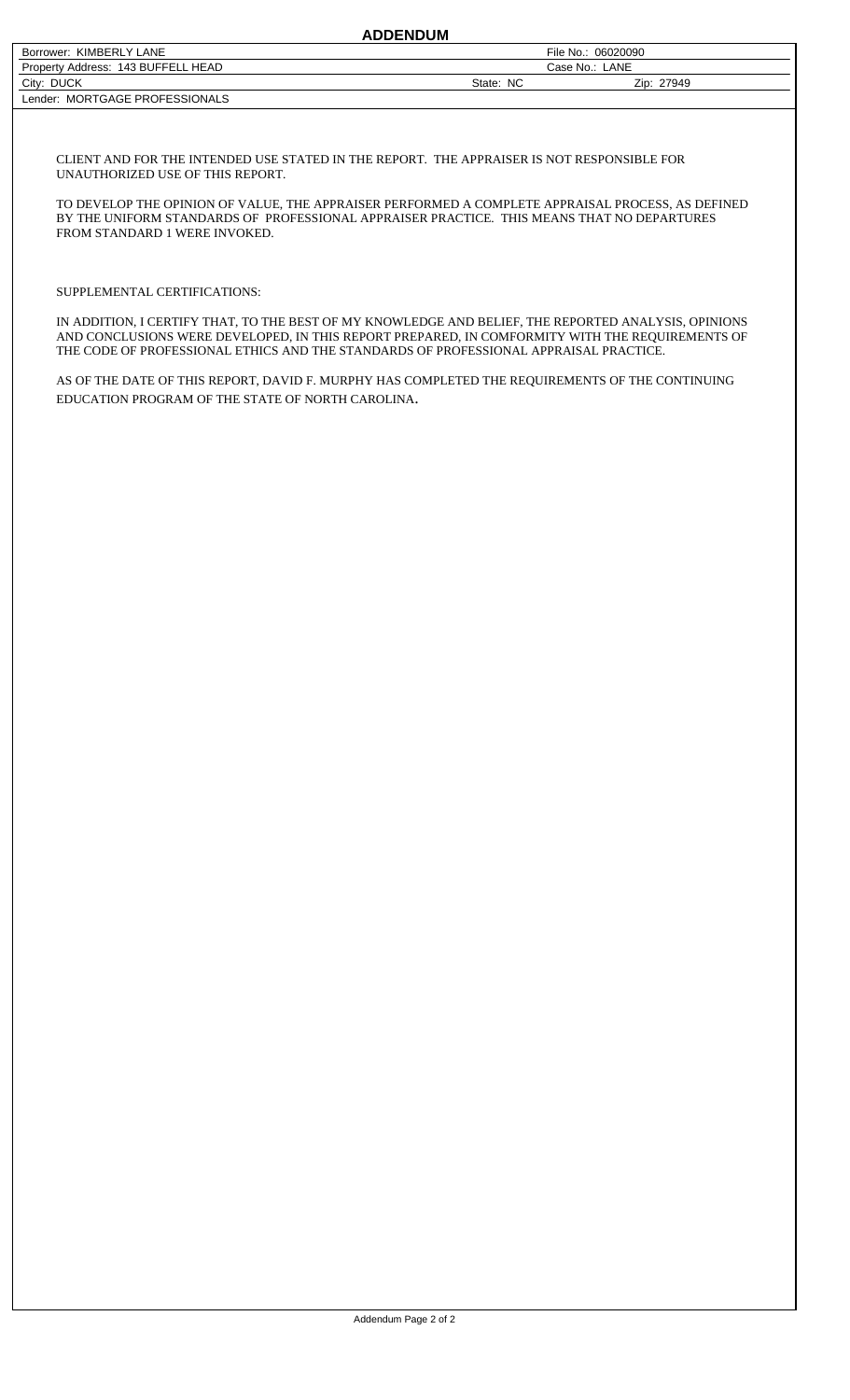### **SUBJECT PROPERTY PHOTO ADDENDUM**

Borrower: KIMBERLY LANE Property Address: 143 BUFFELL HEAD LANE CASE No.: LANE City: DUCK Zip: 27949 DUCK DUCK 27949 File No.: 06020090<br>Case No.: LANE

Lender: MORTGAGE PROFESSIONALS



#### **FRONT VIEW OF SUBJECT PROPERTY**

Appraised Date: March 1, 2006Appraised Value: \$ 4,000,000



**REAR VIEW OF SUBJECT PROPERTY**



### **STREET SCENE**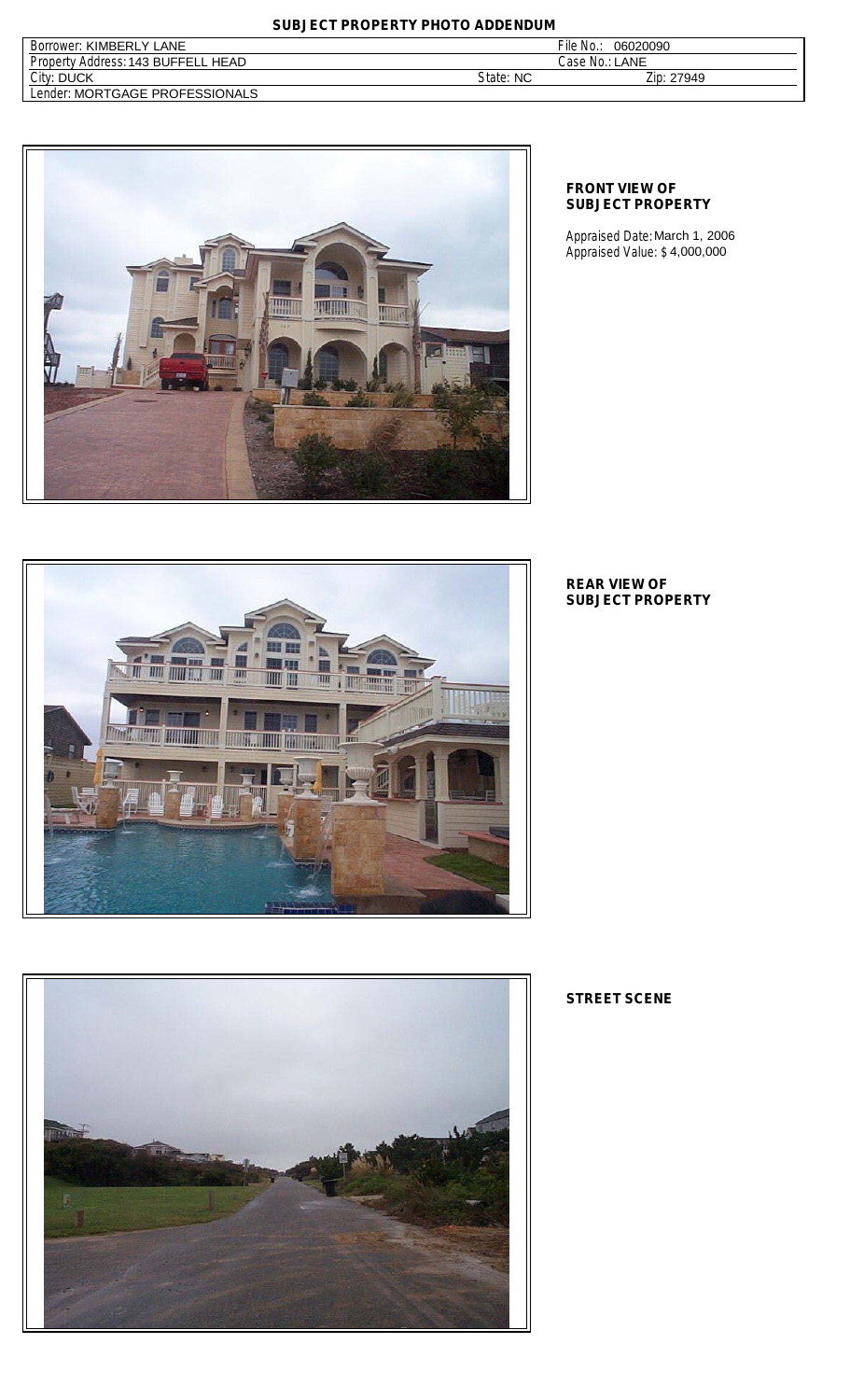### **COMPARABLE PROPERTY PHOTO ADDENDUM**

| $\overline{\phantom{0}}$<br>LANE<br>KIMBERL.<br>Borrower                                                                                                                                                                                                                                                                                                                                                                                                                                   |                     | File No<br>06020090 |
|--------------------------------------------------------------------------------------------------------------------------------------------------------------------------------------------------------------------------------------------------------------------------------------------------------------------------------------------------------------------------------------------------------------------------------------------------------------------------------------------|---------------------|---------------------|
| -<br>Address: 143 BUFFELL<br><b>HEAD</b><br>Property                                                                                                                                                                                                                                                                                                                                                                                                                                       |                     | LANE<br>Case No.:   |
| City: DUCK                                                                                                                                                                                                                                                                                                                                                                                                                                                                                 | State:<br><b>NC</b> | -.<br>27949<br>∠ip∵ |
| $\blacksquare$ $\blacksquare$ $\blacksquare$ $\blacksquare$ $\blacksquare$ $\blacksquare$ $\blacksquare$ $\blacksquare$ $\blacksquare$ $\blacksquare$ $\blacksquare$ $\blacksquare$ $\blacksquare$ $\blacksquare$ $\blacksquare$ $\blacksquare$ $\blacksquare$ $\blacksquare$ $\blacksquare$ $\blacksquare$ $\blacksquare$ $\blacksquare$ $\blacksquare$ $\blacksquare$ $\blacksquare$ $\blacksquare$ $\blacksquare$ $\blacksquare$ $\blacksquare$ $\blacksquare$ $\blacksquare$ $\blacks$ |                     |                     |

Lender: MORTGAGE PROFESSIONALS



### **COMPARABLE SALE #1**

Sale Date: 08/04/2005 Sale Price: \$ 3,990,000 DUCK NC 27949 172 FOUR SEASONS LANE



### **COMPARABLE SALE #2**

Sale Date: 10/03/05 Sale Price: \$ 3,700,000 DUCK NC 27949 168 FOUR SEASONS LANE



### **COMPARABLE SALE #3**

Sale Date: 08/26/2005 Sale Price: \$ 3,550,000 COROLLA, NC 27927 411 GREAT GAP POINT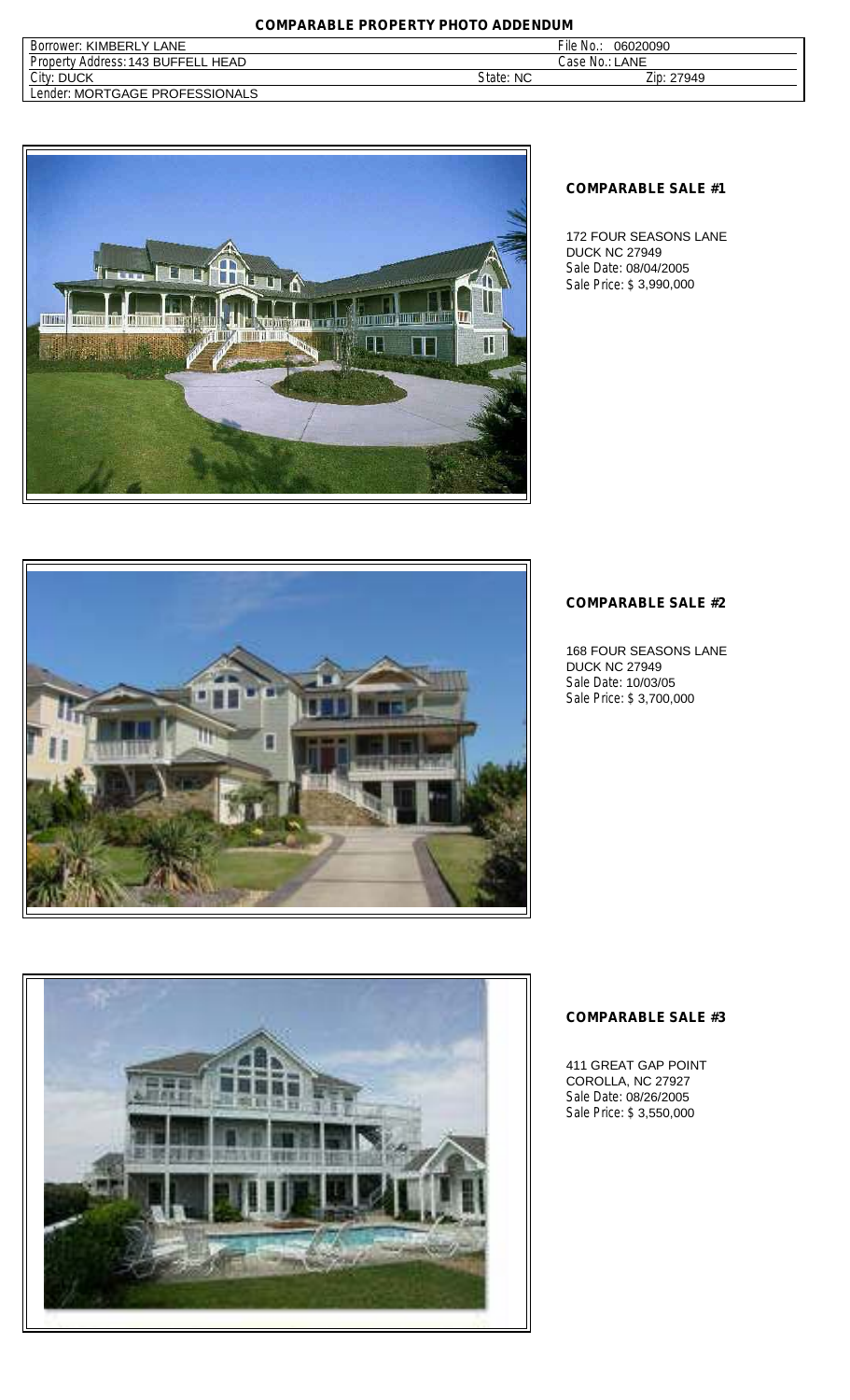| Borrower: KIMBERLY LANE            | File No   | 06020090       |
|------------------------------------|-----------|----------------|
| Property Address: 143 BUFFELL HEAD |           | Case No.: LANE |
| City: DUCK                         | State: NC | Zip: 27949     |
| Lender: MORTGAGE PROFESSIONALS     |           |                |



### **COMPARABLE SALE #4**

Sale Date: 06/02/2003 Sale Price: \$ 4,250,000 COROLLA, NC 27927 107 CADWELL ROAD

### **COMPARABLE SALE #5**

Sale Date: Sale Price: \$

**COMPARABLE SALE #6**

Sale Date: Sale Price: \$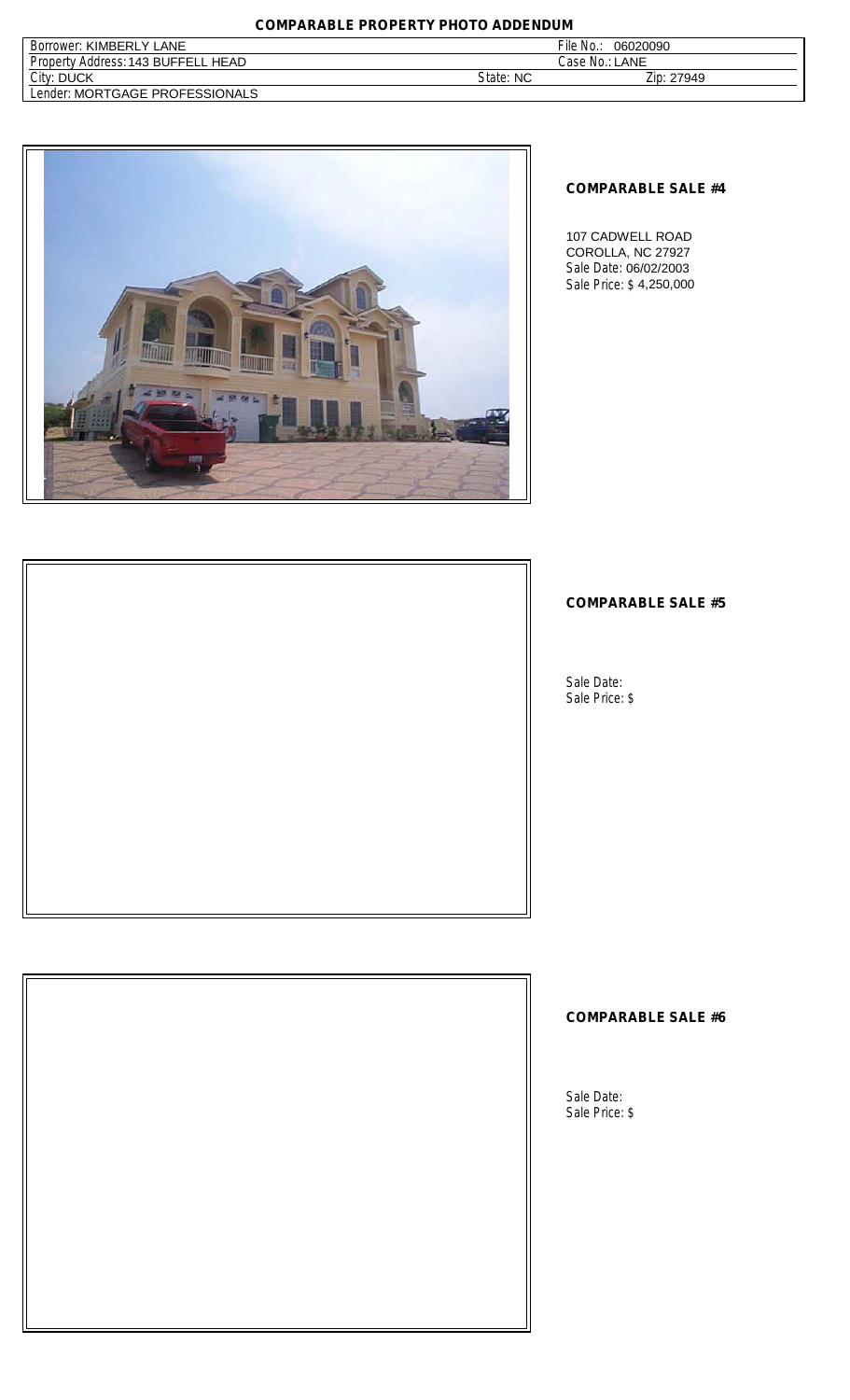| Borrower: KIMBERLY LANE            | File No.: | 06020090       |  |
|------------------------------------|-----------|----------------|--|
| Property Address: 143 BUFFELL HEAD |           | Case No.: LANE |  |
| City: DUCK                         | State: NC | Zip: 27949     |  |
| Lender: MORTGAGE PROFESSIONALS     |           |                |  |







### OCEAN VIEW NORTH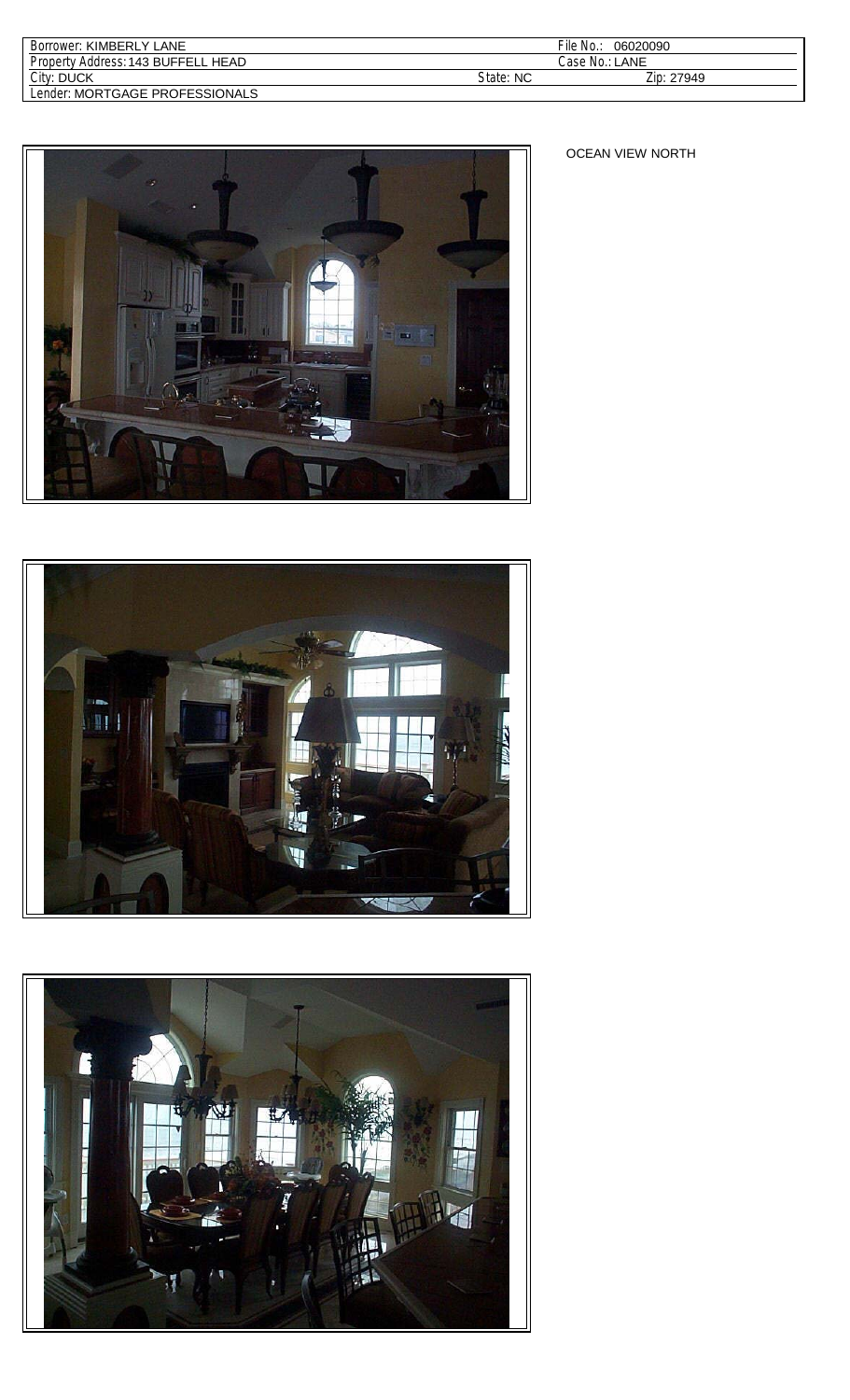### **FLOORPLAN**



Comments:

|                  |                      | AREA CALCULATIONS SUMMARY |               | LIVING AREA BREAKDOWN                       |
|------------------|----------------------|---------------------------|---------------|---------------------------------------------|
| Code             | <b>Description</b>   | <b>Size</b>               | <b>Totals</b> | <b>Breakdown</b><br><b>Subtotals</b>        |
| GLA <sub>2</sub> | Second Floor         | 2391.00                   | 2391.00       | Second Floor                                |
| GLA3             | Third Floor          | 1665.00                   | 1665.00       | 2.0 x<br>12.5<br>25.00                      |
| P/P              | Covered Deck         | 121.00                    |               | 2.0<br>18.0<br>36.00<br>$\mathbf{x}$        |
|                  | Deck 1               | 780.50                    |               | 2.0<br>12.5<br>25.00<br>$\mathbf{x}$        |
|                  | Gazebo               | 200.00                    |               | 14.0<br>48.0<br>672.00<br>$\mathbf{x}$      |
|                  | Deck <sub>2</sub>    | 376.50                    | 1478.00       | 3.0<br>24.00<br>8.0<br>$\mathbf{x}$         |
|                  |                      |                           |               | 0.5 x<br>3.0<br>4.50<br>3.0<br>$\mathbf{x}$ |
|                  |                      |                           |               | 0.5 x<br>4.50<br>3.0<br>3.0<br>$\mathbf{x}$ |
|                  |                      |                           |               | 760.00<br>20.0<br>38.0<br>$\mathbf{x}$      |
|                  |                      |                           |               | 22.0<br>30.0<br>660.00<br>$\mathbf{x}$      |
|                  |                      |                           |               | 10.0<br>18.0<br>180.00<br>$\mathbf{x}$      |
|                  |                      |                           |               | Third Floor                                 |
|                  |                      |                           |               | 36.00<br>2.0<br>18.0<br>$\mathbf{x}$        |
|                  |                      |                           |               | 10.0<br>10.00<br>1.0<br>$\mathbf{x}$        |
|                  |                      |                           |               | 44.00<br>2.0<br>22.0<br>$\mathbf{x}$        |
|                  |                      |                           |               | 6.00<br>1.0<br>6.0<br>$\mathbf{x}$          |
|                  |                      |                           |               | 3.0<br>8.0<br>24.00<br>$\mathbf{x}$         |
|                  |                      |                           |               | 0.5 x<br>3.0 x<br>3.0<br>4.50               |
|                  |                      |                           |               | 2 remaining calculations<br>1540.50         |
|                  | <b>TOTAL LIVABLE</b> | (rounded)                 | 4056          | 18 Areas Total (rounded)<br>4056            |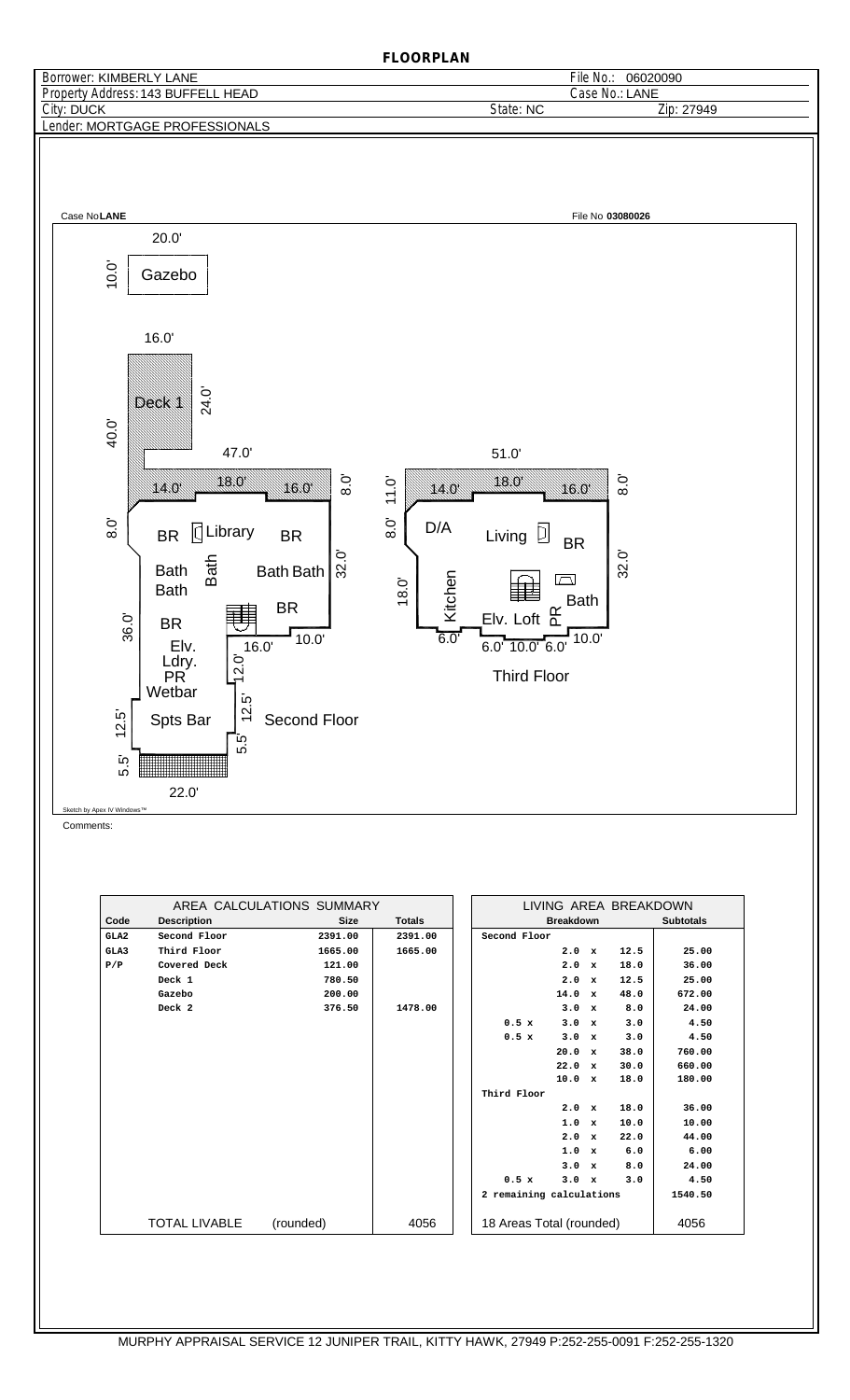

Comments:

|            | AREA CALCULATIONS SUMMARY |             |               | LIVING AREA BREAKDOWN                       |
|------------|---------------------------|-------------|---------------|---------------------------------------------|
| Code       | <b>Description</b>        | <b>Size</b> | <b>Totals</b> | <b>Breakdown</b><br><b>Subtotals</b>        |
| GLA1       | First Floor               | 1879.00     | 1879.00       | First Floor                                 |
| P/P        | Porch                     | 96.00       |               | 36.00<br>2.0<br>18.0<br>$\mathbf{x}$        |
|            | Patio                     | 252.00      | 348.00        | 34.0<br>38.0<br>1292.00<br>$\mathbf{x}$     |
| <b>GAR</b> | Garage                    | 462.00      | 462.00        | 9.0<br>22.0<br>198.00<br>$\mathbf{x}$       |
| OTH        | Pool Area                 | 2624.00     |               | 3.0<br>8.0<br>24.00<br>$\mathbf{x}$         |
|            | Cabana                    | 384.00      | 3008.00       | 0.5 x<br>4.50<br>3.0<br>3.0<br>$\mathbf{x}$ |
|            |                           |             |               | 0.5 x<br>4.50<br>3.0<br>3.0<br>$\mathbf{x}$ |
|            |                           |             |               | 10.0<br>32.0<br>320.00<br>$\mathbf{x}$      |
|            |                           |             |               |                                             |
|            |                           |             |               |                                             |
|            |                           |             |               |                                             |
|            |                           |             |               |                                             |
|            |                           |             |               |                                             |
|            |                           |             |               |                                             |
|            |                           |             |               |                                             |
|            |                           |             |               |                                             |
|            |                           |             |               |                                             |
|            |                           |             |               |                                             |
|            |                           |             |               |                                             |
|            |                           |             |               |                                             |
|            | <b>TOTAL LIVABLE</b>      | (rounded)   | 1879          | 7 Areas Total (rounded)<br>1879             |
|            |                           |             |               |                                             |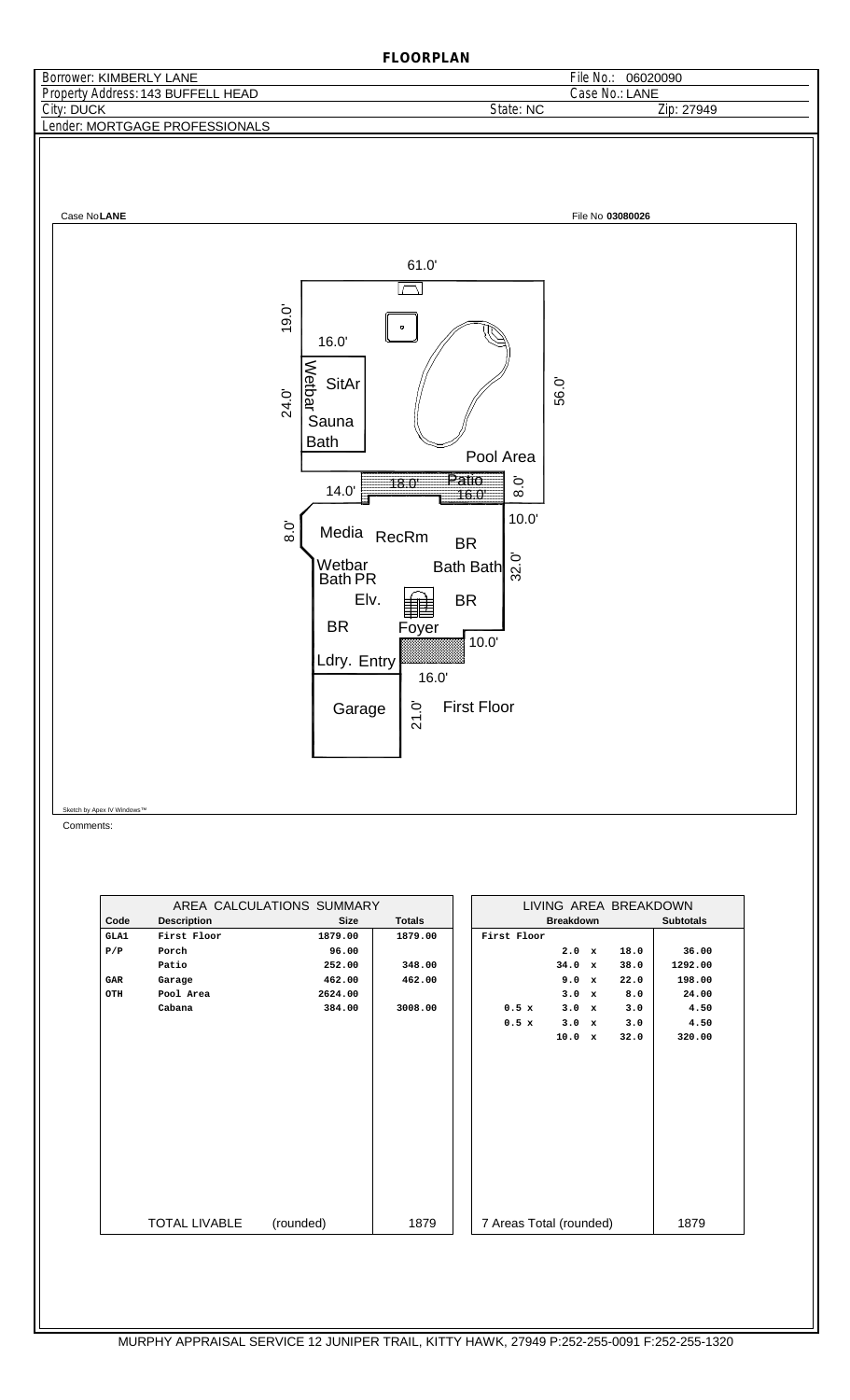### **LOCATION MAP**

| Borrower: KIMBERLY LANE            | File No.:<br>06020090<br>Case No.: LANE |            |  |
|------------------------------------|-----------------------------------------|------------|--|
| Property Address: 143 BUFFELL HEAD |                                         |            |  |
| City: DUCK                         | State: NC                               | Zip: 27949 |  |
| Lender: MORTGAGE PROFESSIONALS     |                                         |            |  |